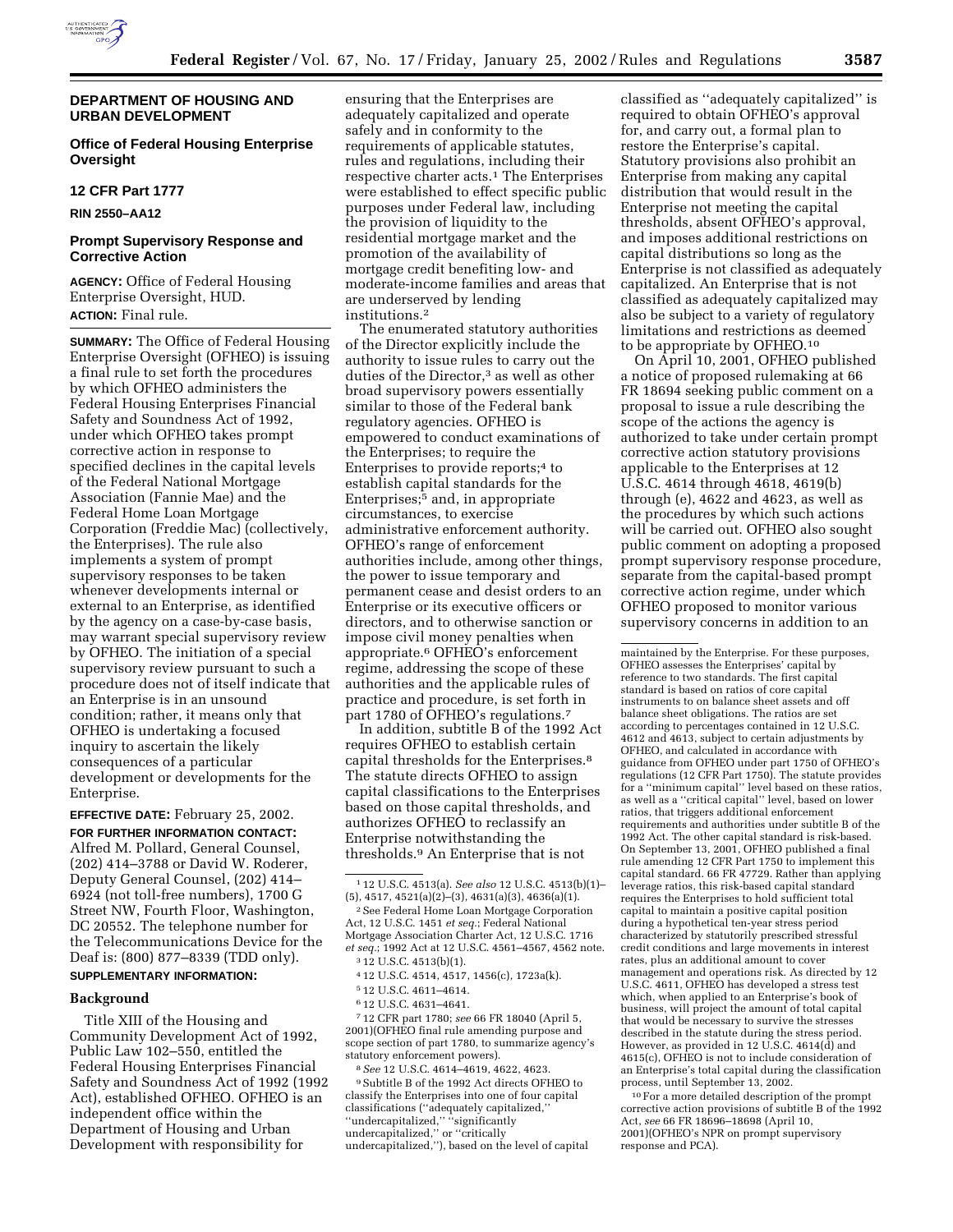Enterprise's capital classification, and to pursue early action by an Enterprise to preclude losses or possible losses, or to address particular threats to safety and soundness. The proposed procedure would be part of OFHEO's ongoing supervisory program that includes monitoring and examination of Enterprise activities on a continuous basis. The prompt supervisory response approach would complement and not supplant ongoing review programs. Similar to the procedures under the capital-based, prompt corrective action regime, as proposed the prompt supervisory response provision would have established a set of ''tripwires,'' looking to specifically enumerated developments proposed to be appropriate junctures for a supervisory review to ascertain the financial or operational consequences of such developments upon the Enterprise. Under the proposal, the occasion of a specified tripwire event or condition would have triggered an automatic supervisory response by OFHEO.

OFHEO received comments on these proposals from Fannie Mae, Freddie Mac, and one former senior government official. The three commenters questioned the need for the prompt supervisory response regime. They similarly asserted that, since OFHEO already conducts continuous and comprehensive on-site supervision of the Enterprises and can work with the Enterprises informally to resolve any significant supervisory issues that arise, the prompt supervisory response approach would add nothing to OFHEO's ability to exercise supervisory oversight for the Enterprises.

The prompt supervisory response approach reflects OFHEO's commitment to use a broad-based method to effectuate early identification of and supervisory action regarding potentially adverse developments or conditions affecting the Enterprises, by moving beyond the capital-based focus of prompt corrective action in appropriate circumstances. The prompt supervisory response approach mandates no specific conduct by the Enterprises; indeed, the need for action is to be ascertained on a case-by-case basis. In those instances in which the Enterprise has already undertaken appropriate steps, OFHEO anticipates that no additional action will be necessary. The approach also increases the transparency of the procedures and analytical framework OFHEO is to use in such matters. The role of OFHEO to ensure the safety and soundness of the Enterprises is not restricted to examination and capital monitoring functions on the one hand and to an enforcement or prompt

corrective action procedures on the other. OFHEO's duty to ensure the Enterprises are adequately capitalized and operate safely  $1<sup>1</sup>$  means that the agency is charged by Congress to act to ensure the safety and soundness of the Enterprises at all points on the supervisory spectrum between examination and enforcement.12 Thus, OFHEO is also charged with ensuring that each Enterprise acts prudently in dealing with perceived problems as they emerge.

OFHEO has taken the comments provided into consideration and is now issuing a final rule, with several modifications. In formulating Subpart A, the final prompt supervisory response rule, OFHEO has adopted a less rigid approach to identify developments warranting specific supervisory response under the rule, while the supervisory response process set out in the rule has been adopted as proposed, without substantive change. OFHEO has also made certain modifications to Subpart B, the prompt corrective action provisions of the rule. The final rule, along with the comments and modifications, are described below.

### **Prompt Supervisory Response Provisions of the Proposed Rule**

Subpart A establishes a system of prompt supervisory response to be taken when developments internal or external to an Enterprise, as identified by OFHEO, warrant special supervisory review. In order to provide a broad early intervention regime that addresses both capital-related and non-capital-related supervisory concerns, the rule describes how OFHEO may initiate specified prompt supervisory responses to address non-capital considerations that are outside the primary focus of the prompt corrective action regime, of Subpart B.

## *Authority, Purpose, and Scope*

In their comments, each Enterprise asserted that the prompt supervisory response rule, as proposed, exceeded OFHEO's statutory authority, and should be wholly withdrawn. The rule—as proposed, and as adopted in final form here—contemplates that a letter be issued directing an Enterprise to respond to OFHEO's inquiry or that OFHEO may require an Enterprise to prepare and carry out an acceptable action plan. The Enterprises argue that this procedure would bypass specified

statutory thresholds and procedural protections contained in the 1992 Act, under which OFHEO may only issue cease and desist orders or require capital restoration plans in certain narrowly defined circumstances, pursuant to defined due process procedures. Moreover, the Enterprises asserted that OFHEO has no explicit statutory mandate to establish safety and soundness standards by regulation or other guidance.

As OFHEO discussed in the preamble to the proposed rule, the prompt supervisory response approach is simply a procedural framework through which OFHEO may employ its current array of supervisory tools and regulatory authority to confront special factual scenarios. The 1992 Act, at 12 U.S.C. 4631(a)(3)(A), sets out OFHEO's authority to order an Enterprise to cease and desist unsafe or unsound practices.13 By identifying and working with an Enterprise to eliminate perceived unsafe or unsound conditions or practices through an interactive supervisory process, such as is reflected in the prompt supervisory response approach, instead of resorting directly to an adjudicative enforcement action, OFHEO seeks to carry out its oversight responsibilities and neither exceeds its statutory authority nor circumvents the procedural scheme contained in 12 U.S.C. 4631. Any subsequent use of formal or informal enforcement procedures will be dependent, in large part, upon Enterprise action to address supervisory concerns, and will be undertaken pursuant to the applicable statutory procedures.

OFHEO rejects assertions that the agency has no explicit statutory mandate to establish safety and soundness standards by regulation or guideline. The 1992 Act, at 12 U.S.C. 4513, particularly 12 U.S.C. 4513(b)(1) and (b)(5), explicitly establishes such authority without reservation. More pertinently, the prompt supervisory response rule does not establish supervisory standards or specify remedies; rather, it establishes a supervisory process.

As described in § 1777.1(a) and 1777.1(b) of the final rule, the regulation is being issued under OFHEO's broad statutory authority to take such actions as the Director of OFHEO deems appropriate to ensure that the Enterprises operate in a safe and sound

<sup>11</sup>*See,* e.g., 12 U.S.C. 4513(a).

<sup>12</sup>*See, e.g.*, 12 U.S.C. 4513(b)(5)(OFHEO authorized to take such actions and perform such functions as OFHEO determines necessary regarding ''\* \* \* *other* matters relating to safety and soundness'' (emphasis added)).

<sup>13</sup>OFHEO has responded to Enterprise challenges to its authority to institute cease and desist proceedings to address unsafe or unsound practices. *See* 66 Fed. Reg. 18040, 18041 (April 5, 2001) (discussion of Fannie Mae's and Freddie Mac's comments on OFHEO's procedural rules for enforcement actions).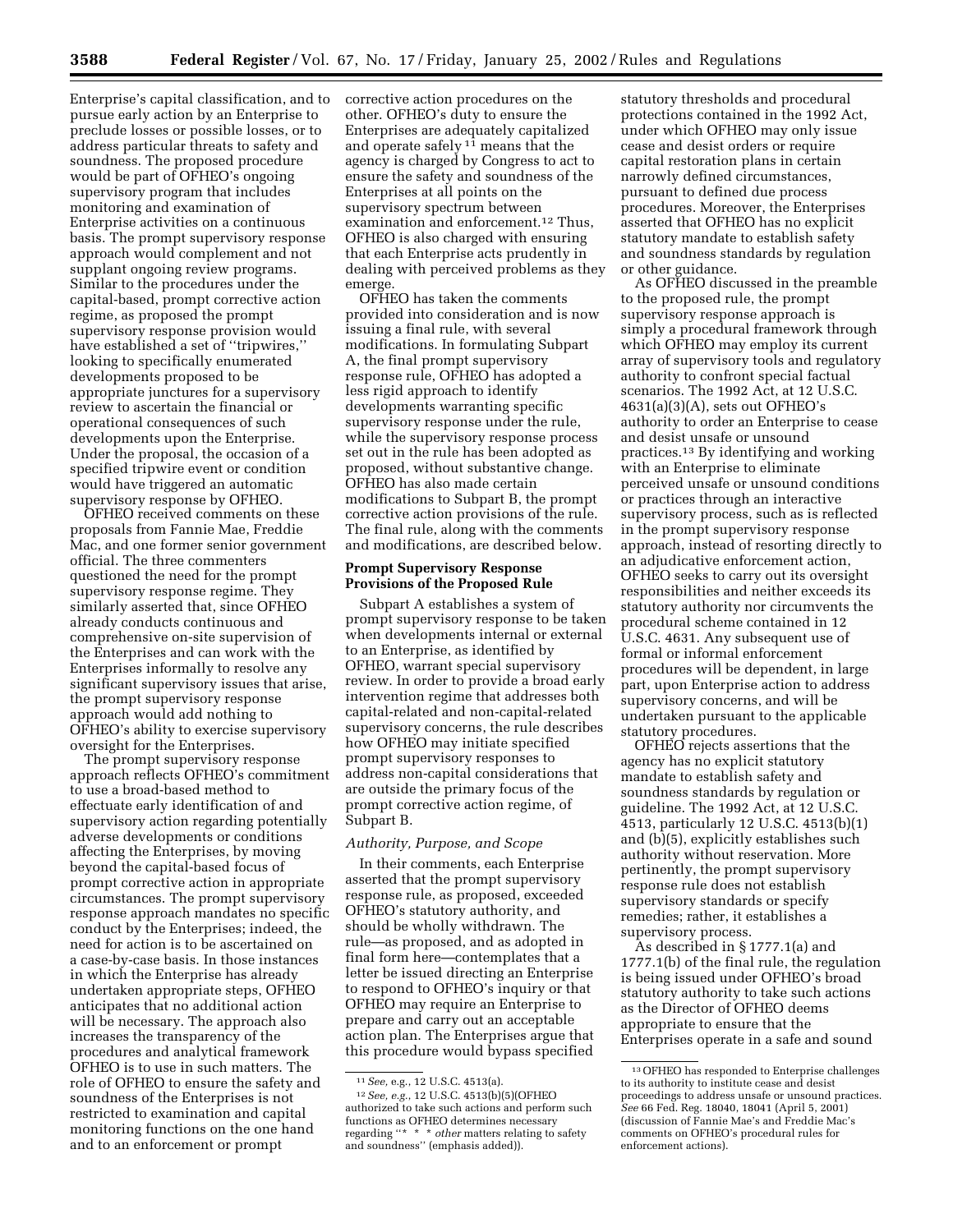manner, together with OFHEO's reporting 14 and examination 15 authorities. As set out in § 1777.1(b), the purpose of subpart A of the rule is to fashion an early intervention regime to address matters of supervisory concern to OFHEO under its congressional mandate in addition to the capital considerations already focused upon by the prompt corrective action regime. However, as stated in § 1777.1(b) of the final rule, OFHEO's initiation of the procedures under the rule does not necessarily indicate that an unsound condition exists; rather, the final rule is consistent with the process that OFHEO employs in reviewing the conduct of an Enterprise's affairs as a safety and soundness regulator. The possible supervisory responses described below, including a supervisory letter, an action plan, or a notice to show cause, as they might be used under the rule, do not constitute orders under the 1992 Act for purposes of 12 U.S.C. 4631 or 4636. They are simply steps in a predictable and organized process under which OFHEO will review issues and, as necessary and appropriate, provide supervisory guidance to an Enterprise.

# *Developments Prompting Supervisory Response*

In § 1777.10 of the proposed rule, OFHEO proposed to adopt a list of nine possible developments that would cause OFHEO to initiate a special review under the prompt supervisory response process. The proposed list included both external indicators tied to market factors, as well as internal indicators tied to factors within a particular Enterprise. The Enterprises submitted separate comments objecting to each of the nine proposed ''triggers'' on various grounds. In some instances, the Enterprises agreed that occurrence of a particular trigger event might indicate a potential for financial difficulties for the Enterprise, but asserted that the proposed triggers generally failed to take into account countervailing factors that could ameliorate any supervisory concern about a particular development. The Enterprises also asserted that the proposed triggers focused on matters that would most often have innocuous underlying causes, and would likely have already been subject to identification and assessment by the Enterprises and by OFHEO prior to the time that a prompt supervisory response inquiry might be initiated under the rule. OFHEO does not agree with the Enterprises' conclusions. OFHEO does agree that ongoing supervision and

examination are central to its regulatory oversight, and OFHEO notes that ameliorative actions and prudent planning by an Enterprise to address a particular development would be relevant to a supervisory inquiry or suggested remedy under the prompt supervisory response approach.

The final version of § 1777.10 revises the approach of the proposed rule. In response to the comments, the list of developments prompting a supervisory response has been revised by deleting certain proposed developments and by retaining others, either as proposed or with modifications. The revised list retains proposed § 1777.10(a) (relating to declines in the Housing Price Index) and proposed paragraph (j) , redesignated as paragraph (e) (as to the discretionary authority of the Director to initiate a supervisory letter in other circumstances). The final rule modifies § 1777.10(c) to provide only that changes in ''publicly reported'' net income are the type of development addressed, and similarly paragraph (d) to provide only that changes in ''publicly reported'' net interest margin are the type of development addressed. The final rule modifies § 1777.10(d) to raise the threshold amount of change in delinquent loans contemplated under this paragraph from one half of one percent to one percent, more appropriately defining the point that prompts a supervisory response. Based on comments received, the final rule does not include earlier proposed paragraphs (b) (relating to interest rate risk measures), (f) (matters related to equity calculations), (g) (matters related to data system operational problems), (h) (matters related to external auditor changes) and (i) (matters related to board meetings). The deletion of those paragraphs does not preclude their consideration as developments that might merit a supervisory response either under routine examination and supervision procedures of OFHEO or under the discretionary authority retained by the Director, under redesignated subsection (e).16 OFHEO will continue to review and refine the list of early warning indicators and to identify additional developments that may signal a significant possibility of difficulties so as to warrant a prompt supervisory response.

In their comments, both Enterprises noted that proposed § 1777.10 (j), redesignated (e) in the final rule, would be sufficient to encompass all of the possible developments with which OFHEO was concerned under proposed § 1777.10. In addition, Freddie Mac noted that proposed § 1777.10 (j) most closely approximates OFHEO's existing oversight practices because it incorporates discretionary elements and implicitly suggests that OFHEO will consider the context of particular developments before initiating the prompt supervisory response process. Under § 1777.10 (e) of the final rule, the Director of OFHEO has the discretion to initiate the prompt supervisory response process whenever he or she is concerned about a development or condition relating to an Enterprise's safety and soundness, regardless of whether it has manifested an impact on the Enterprise's capital level. Developments and conditions of concern to the Director under § 1777.10 (e) might be detected by OFHEO in connection with an examination of the Enterprises, or in some other manner as the agency conducts its continuous supervisory and oversight functions.

### *Supervisory Response*

Section 1777.11 of the final rule sets out the various forms of supervisory response that may be taken under the regulation. As noted earlier, all elements of the response process are recognized and existing elements of OFHEO's oversight authorities. The final rule adopts the approach of the proposal with only conforming changes and one clarification. Under the procedures set forth under the final rule, there are several levels of response.

In each case, OFHEO is to initiate a Level I supervisory action under § 1777.11(a) within five days of OFHEO's determination under § 1777.10 that a development or condition warrants supervisory response. The Enterprise will receive a supervisory letter advising the Enterprise that OFHEO has begun the prompt supervisory response process to address the development or condition and setting forth such other information and specific directions as the Director deems appropriate in light of the circumstances. For example, OFHEO may direct the Enterprise to provide information about the situation, to respond to OFHEO's specific questions or concerns, to take corrective or remedial action, or other preventative action as deemed appropriate.

Based on the Enterprise's response to the supervisory letter and other relevant concerns, OFHEO will promptly

<sup>14</sup> 12 U.S.C. 4514, 1456(c), 1723a(k).

<sup>15</sup> 12 U.S.C. 4517.

<sup>16</sup>Redesignated § 1777.10(e) provides that a supervisory response may be initiated upon the occurrence of ''[a]ny other development, including conduct of an activity by an Enterprise, that OFHEO determines in its discretion presents a risk to the safety and soundness of the Enterprises or is a possible violation of applicable law, regulation, or order.''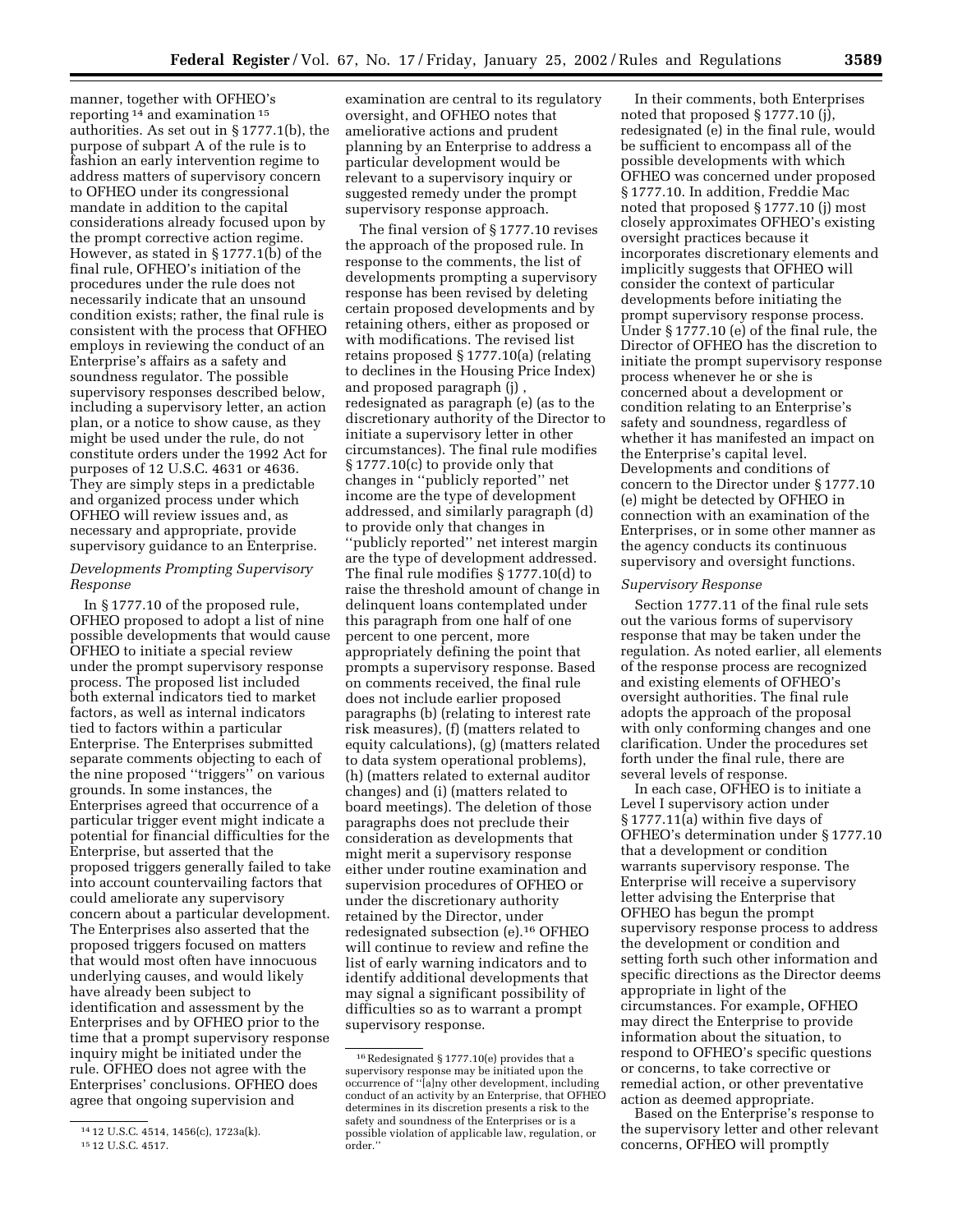determine whether additional supervisory response under the rule is necessary. The Enterprise's response to the supervisory letter may cause OFHEO to conclude that the subject development creates no substantial supervisory concern or that the Enterprise's management of the risks and concerns presented by the development is adequate. In other instances, the supervisory letter process may cause OFHEO to conclude that a heightened level of supervisory concern is warranted, yet the letter process itself and continuing supervisory dialogue may be all that is needed to ensure that the Enterprise undertakes sufficient preventative or remedial measures.

If additional supervisory action is deemed necessary, OFHEO has a variety of alternatives under § 1777.11. Level II supervisory action, as set out in § 1777.11(b), provides for a special review of an Enterprise. A special review may be useful in supplementing information already obtained by OFHEO through the examination process, and might provide OFHEO with a clearer picture of the situation than could otherwise be obtained through letters or reports. Such review could be conducted by OFHEO's Office of General Counsel, Office of Research and Model Development, Office of Examination and Oversight, Office of Policy Analysis and Research, or such other department or individual as designated by the Director. In light of such a special review, OFHEO will determine whether further supervisory action is warranted.

Under Level III supervisory action set out in § 1777.11(c), OFHEO may direct an Enterprise to prepare and submit an action plan addressing the development or condition. Among other things, the Enterprise's action plan may be required to include information about the circumstances leading up to the subject condition or development and an assessment of its possible effects upon the Enterprise. The Enterprise may also be asked to describe its proposed course of action for dealing with the development, including an analysis of available alternatives. If OFHEO determines that the action plan is insufficient to resolve the supervisory issues created by the development, OFHEO may direct the Enterprise to revise the plan. However, if OFHEO determines that the supervisory issues will not be resolved even under a revised plan, OFHEO may determine to initiate other supervisory responses.

Under Level IV supervisory action, as set out in § 1777.11(d), OFHEO will require the Enterprise to show cause why OFHEO should not initiate formal

enforcement action against the Enterprise. OFHEO is not, however, required to issue a show cause notice prior to initiating an administrative enforcement action.

The three commenters alleged that the prompt supervisory response process represents a ''one-size-fits-all'' approach that would unnecessarily limit OFHEO's flexibility and discretion, as well as the agency's ability to formulate timely, fact-specific, and flexible responses to emerging supervisory issues. OFHEO disagrees with that characterization. OFHEO is well aware of the necessity for a regulatory agency to apply its expertise to specific supervisory problems in light of the particular attendant facts, and to do so swiftly. Nothing in the prompt supervisory response process limits the flexibility necessary for OFHEO to meet its supervisory responsibilities. As the exclusive safety and soundness regulator of the Enterprises, OFHEO has been constituted with broad supervisory authorities in order to detect and address any safety and soundness concerns that may arise, and has broad enforcement powers to ensure that any safety and soundness deficiency or violation of law is promptly remedied, possibly long before harm to an Enterprise reaches the level of capital impairment. OFHEO's concerns may include an array of considerations ranging, for example, from matters such as declining collateral values to asset quality, liquidity, and operational difficulties—that could result in substantial harm to an Enterprise before capital is impaired. OFHEO will analyze the totality of each situation, rather than awaiting a decline in capital to initiate agency action. If an analysis reveals a supervisory concern, then OFHEO's response might reasonably include a mixture of early warning and early action initiatives that would be effective before specific problems seriously affect an Enterprise.

OFHEO designed the prompt supervisory response process to provide it flexibility as a supervisor, both in structuring the scope of the review and in overseeing the Enterprise's implementation of responsive measures. Under § 1777.11(a), OFHEO will issue a supervisory letter commencing the prompt supervisory response review, but the content of the letter will depend entirely on the ''particular circumstances and the nature of the development.'' There are then three additional levels of available supervisory responses under § 1777.11(b) through (d), but OFHEO's decision as to which, if any, of the levels to use will be based on the

Enterprise's ''response to the supervisory letter and other appropriate factors.'' At every level of supervisory response in § 1777.11(b) through (d), the rule expressly states that OFHEO will assess the effectiveness of actions as well as other relevant factors in determining whether additional supervisory action is appropriate. As stated in the preamble to the proposed rule, the levels of supervisory response need not be carried out sequentially, and OFHEO may pursue simultaneous actions. In the final rule, OFHEO has expanded the text of the rule at  $§ 1777.11(a)(4)$ , so as to avoid confusion on this point.17 In addition, as reflected in § 1777.2 and § 1777.12, the prompt supervisory response process in no way limits OFHEO's discretion to use any of its other supervisory tools and authorities to respond to the particular situation. OFHEO also rejects the suggestion that the prompt supervisory response process would not be rapid. The supervisory letter is to be issued within five days after OFHEO determines that a development or condition warrants review under the rule, and the text of § 1777.11 requires OFHEO to implement any additional levels of supervisory response promptly and review the effectiveness of such response promptly.

Finally, the commenters expressed concerns that, if the prompt supervisory response approach results in public disclosure of supervisory actions, discussions, or correspondence, the contents could be misunderstood by the public and could cause the markets to lose confidence in the Enterprises. However, as reflected in § 1777.2(b), supervisory responses issued under § 1777.11 do not constitute public orders enforceable under 12 U.S.C. 1371 or 1376, and, as noted in § 1777.1(b), OFHEO's initiation of procedures under the prompt supervisory response regime does not necessarily indicate that an unsound condition exists.

### **Implementation of the Prompt Corrective Action Provisions of the 1992 Act by the Final Rule**

Subpart B of the final rule describes the scope of actions OFHEO is authorized to take under the prompt corrective action provisions applicable to the Enterprises under the 1992 Act at 12 U.S.C. 4614 through 4618, 4619(b) through (e), 4622 and 4623, as well as the procedures by which such an actions are to be carried out. The

<sup>17</sup>With the exception of nonsubstantive changes made to conform § 1777.11 of the final rule to the revised § 1777.10, OFHEO has made no other alterations to § 1777.11.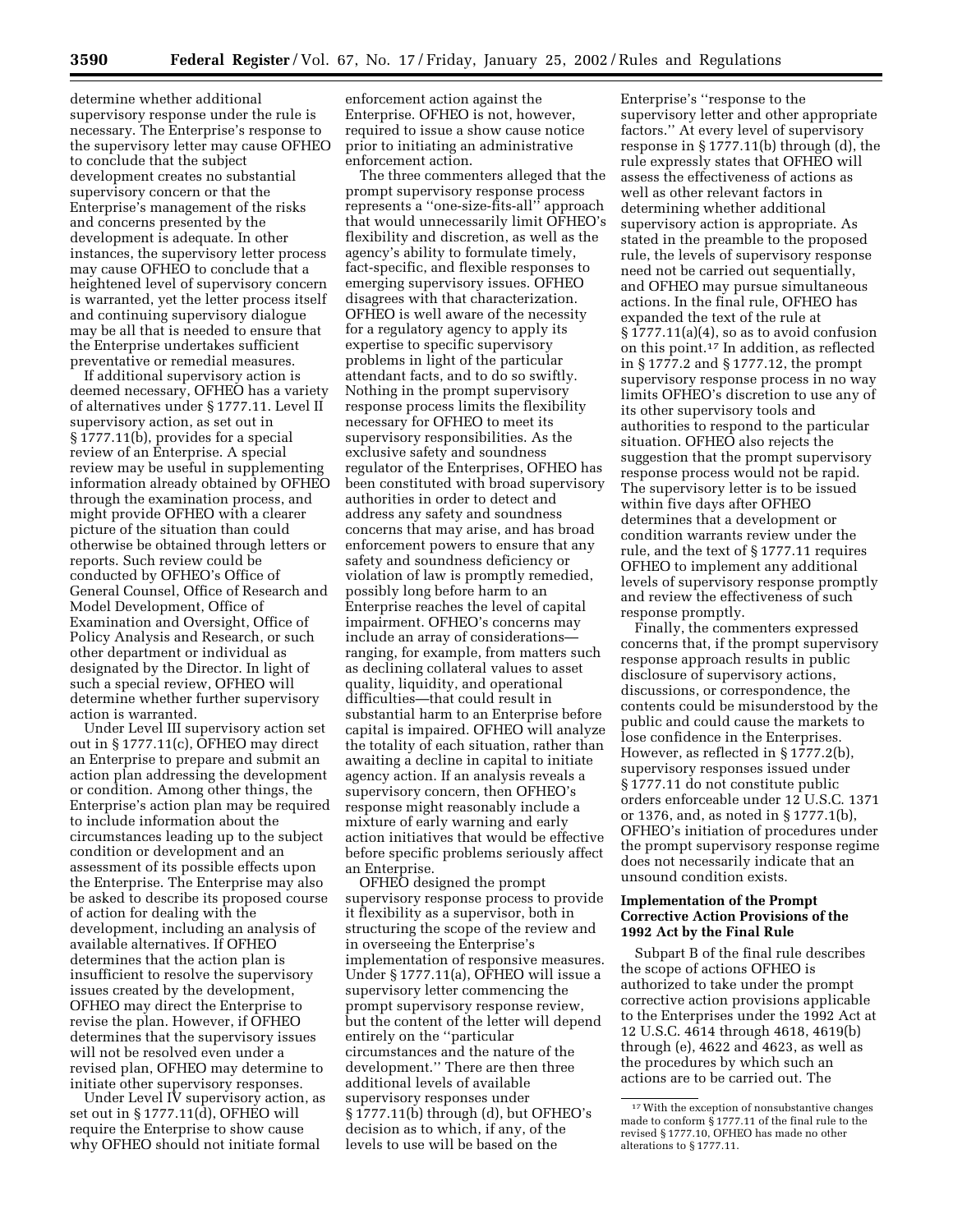following is an overview of the provisions of the final rule and the statutory authorities implemented thereby. Freddie Mac and Fannie Mae submitted numerous comments on proposed Subpart B, which OFHEO has taken into account in formulating the final rule. These comments are addressed below, as part of the description of the section of the final rule to which each comment pertains.

## *Authority, Purpose, Scope, and Implementation Dates*

The authority, purpose, and scope of subpart B are set out in § 1777.1(a) and (c), which briefly review the statutes underlying the rule. Subpart B is issued under OFHEO's broad authorities to take such actions as are deemed appropriate by the Director of OFHEO to ensure that the Enterprises maintain adequate capital and operate in a safe and sound manner, as established by 12 U.S.C. 4513, 4631, 4632, and 4636, as well as under the specific prompt corrective action provisions contained in subtitle B of the 1992 Act (12 U.S.C. 4611 through 4623), the Federal Home Loan Mortgage Corporation Act at 12 U.S.C. 1452(b)(2), and the Federal National Mortgage Association Charter Act at 12 U.S.C. 1718(c)(2). These provisions authorize OFHEO to administer certain capital requirements for the Enterprises, to classify the capital of the Enterprises based on capital levels specified in the 1992 Act, and, in appropriate circumstances, to exercise discretion to reclassify an Enterprise into a lower capital category. Under these provisions, there are also automatic consequences for an Enterprise that is not classified as adequately capitalized, as well as discretionary authority for OFHEO to require an Enterprise to take remedial actions.

As discussed in § 1777.1(d), the 1992 Act directs OFHEO to determine capital classifications for the Enterprises by reference to three capital ''triggers'' (the minimum capital level, the critical capital level, and the risk-based capital level). Notably, however, 12 U.S.C. 4614(d) delays consideration of the riskbased capital level until one year after OFHEO's risk-based capital rule becomes effective, that is, September 13, 2001. Section 4615 of Title 12, which sets out the supervisory actions to be taken as applicable to an Enterprise that is classified as undercapitalized, similarly provides that its provisions will not take effect until one year after OFHEO's risk-based capital rule becomes effective. Section 4614(d) provides that, until that time, an Enterprise shall be classified as

adequately capitalized if the Enterprise maintains an amount of capital that equals or exceeds the minimum capital level.

Therefore, under subpart B of the final rule at § 1777.20, different sets of capital classifications will apply before and after September 13, 2002. Section 1777.20(a) contains the ''permanent'' set of capital classifications taking the riskbased capital level into account as well as the minimum capital level and critical capital level. This set of capital classifications will apply any time after September 13, 2002.

The currently applicable ''temporary'' set of capital classifications is contained in § 1777.20(c) as an exception to § 1777.20(a) that applies until September 13, 2002. This currently applicable set of classifications is based on an Enterprise's minimum capital level and critical capital level, reflecting the classification criteria presently used by OFHEO. Section 4614(a) of Title 12, when read together with 12 U.S.C. 4616(c) 18 and 12 U.S.C. 4617(d),19 indicates that Congress intended OFHEO to classify the Enterprises for prompt corrective action purposes by reference to minimum capital and critical capital levels, pending expiration of the one-year posteffectiveness period for the risk-based capital test.

## *Preservation of Other Authority*

As set forth in § 1777.2(b) through (c), the prompt corrective action provisions are but one aspect of OFHEO's broad supervisory authority to ensure that each Enterprise maintains capital that is adequate for its safe and sound operation. In their comments, the Enterprises objected to language in § 1777.2(b) that states OFHEO has authority to require an Enterprise to hold capital in addition to that necessary to comply with the minimum and risk-based capital levels, when in OFHEO's judgment circumstances indicate additional capital is necessary or appropriate in light of the overall strength of the Enterprise and market conditions. The Enterprises argue that the minimum and risk-based capital levels defined by the statute are exclusive, and OFHEO is not vested under law with discretion to require the Enterprises to hold additional capital.

OFHEO disagrees and has adopted § 1777.2(b) without change. Subtitle B of the 1992 Act, establishing the minimum and risk-based capital levels, contains no language to the effect that such levels are exclusive. The 1992 Act taken as a whole demonstrates congressional understanding that capital by itself is but one indicator of the financial health or weakness of an Enterprise. All circumstances must be weighed in determining the capital adequacy of an Enterprise. That is, differing conditions may warrant greater capital to ensure the strength and viability of an Enterprise. Thus, under 12 U.S.C. 4513(a), it is the supervisory responsibility of OFHEO to ensure that the Enterprises are adequately capitalized and operating safely. Under 12 U.S.C. 4513(b), OFHEO has exclusive authority to take such actions as it determines necessary regarding the safety and soundness of the Enterprises.

An Enterprise's maintenance of capital sufficient to meet the minimum capital level and risk-based capital level does not alone establish that the Enterprise possesses sufficient capital to operate safely and soundly in all circumstances. The legislative history of the 1992 Act indicates that Congress specifically debated whether subtitle B established the exclusive capital levels for the Enterprises or instead represented a minimum ''floor'' level. In the end, Congress concluded that subtitle B takes the ''floor'' approach, and that OFHEO's safety and soundness authority includes the ability to require an Enterprise to hold additional capital whenever circumstances indicate supplementary capital is appropriate in consideration of the Enterprise's overall safety and soundness.20 Similarly, the language of 12 U.S.C. 4614(a)(1) provides that, for an Enterprise to be classified as adequately capitalized, the Enterprise should ''meet or exceed'' the minimum and risk-based capital levels (emphasis added).

In addition to its authority to require the Enterprises to maintain additional capital as a safety and soundness matter, OFHEO is authorized, as reflected in § 1777.2(c) of the final rule, to take various kinds of supervisory action to deal with capital deficiencies at an Enterprise, other than or in addition to the prompt corrective action provisions. The 1992 Act grants OFHEO broad discretion to take other supervisory

<sup>18</sup> 12 U.S.C. 4616(c) provides that statutory provisions requiring prompt corrective action with regard to a significantly undercapitalized Enterprise are to be effective from the time the Enterprise is first classified under 12 U.S.C. 4614.

<sup>19</sup> 12 U.S.C. 4617(d) provides that statutory provisions requiring prompt corrective action with regard to a critically undercapitalized Enterprise are to be effective from the time the Enterprise is first classified under 12 U.S.C. 4614.

<sup>20</sup>*See, e.g.,* 138 Cong. Rec. S9353–54 (July 1, 1992)(colloquy between Senator Metzenbaum and Senator Reigle concerning the effect of section 202 of S. 2733, which is substantially the same as 12 U.S.C. 1362); 138 Cong. Rec. H11102 (Oct. 3, 1992)(colloquy between Mr. Gonzalez, Mr. Frank, and Mr. Leach).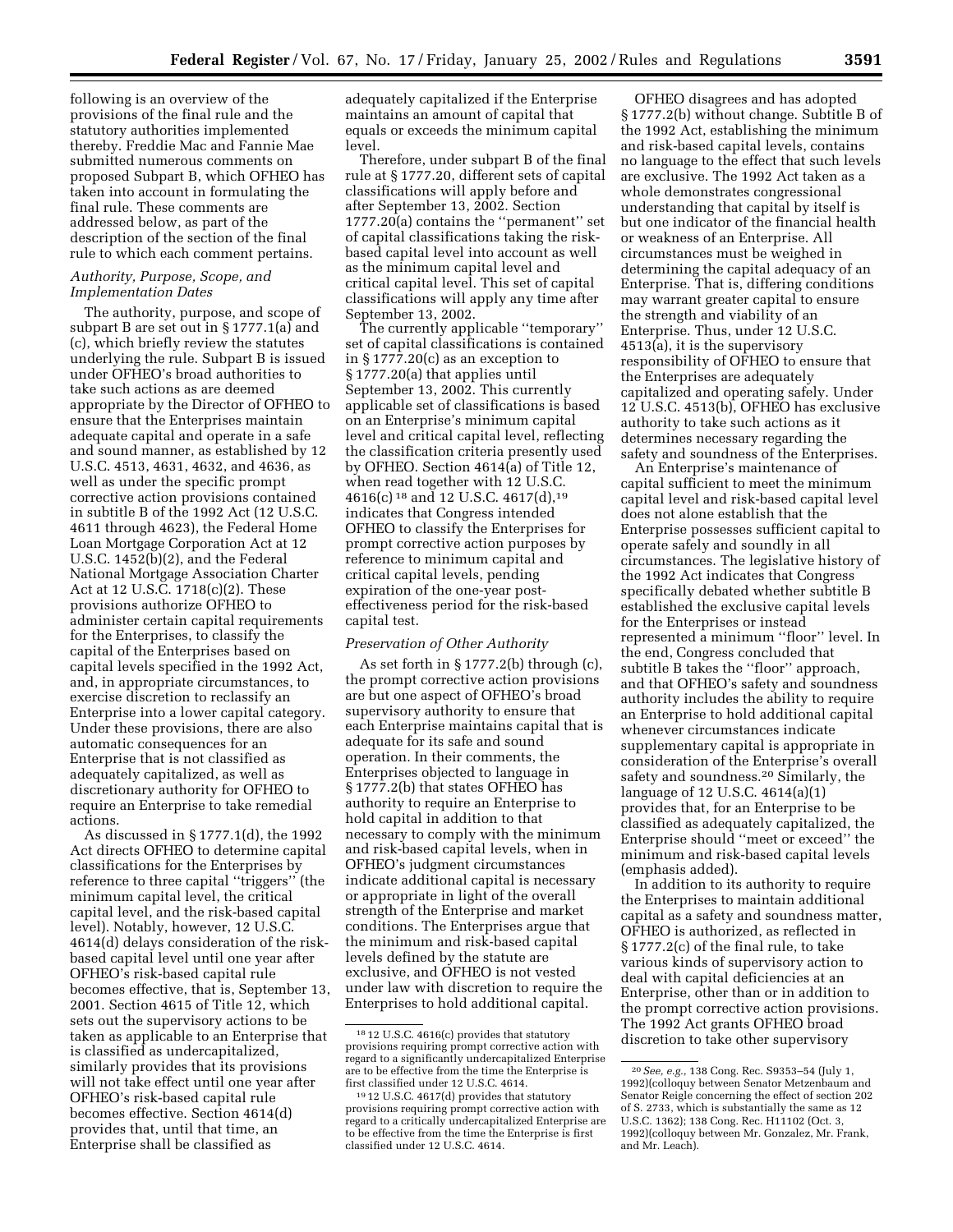actions as may be deemed by OFHEO to be appropriate, including issuing temporary and permanent cease and desist orders, imposing civil money penalties, appointing a conservator, entering into a written agreement the violation of which is actionable through enforcement proceedings, or entering into any other formal or informal agreement with an Enterprise. Moreover, the initiation of a particular action or a combination of actions does not foreclose OFHEO from pursuing any other action.

### *Definitions*

The definitions in § 1777.3 crossreference to OFHEO's capital rules at 12 CFR part 1750 in defining core and total capital. Section 1777.3 defines the minimum capital level as the minimum amount of core capital specified for an Enterprise pursuant to 12 U.S.C. 4612, as determined under OFHEO's capital rules at § 1750.4. The definition of the critical capital level in § 1777.3 refers to the calculation of core capital required to meet the minimum capital level under § 1750.4 of OFHEO's capital rules, making the appropriate adjustments thereto in order to implement the lower percentages specified in 12 U.S.C. 4613 as compared to 12 U.S.C. 4612. Thus, § 1777.3 defines the critical capital level as the amount of core capital that is equal to the sum of one half of the amount determined under § 1750.4(a)(1) and five-ninths of the amounts determined under § 1750.4(a)(2) through § 1750.4(a)(7). Section 1777.3 defines the risk-based capital level to mean the amount of total capital specified for an Enterprise pursuant to 12 U.S.C. 4611, as determined under OFHEO's riskbased capital regulations in 12 CFR part 1750.21

The definitions of ''affiliate'' and ''Enterprise'' are taken from 12 U.S.C. 4502(1) and 4502(6), respectively. The 1992 Act, in defining an Enterprise to include the Enterprise's affiliates, vests OFHEO with the same broad jurisdiction over the supervision and regulation of such affiliates as the agency has over the operations and activities of the federally chartered entity. Section 4502(1) defines an affiliate to be any entity that controls, is controlled by, or is under common control with an Enterprise. The 1992 Act does not, however, define control, thereby leaving the term to be interpreted by OFHEO in light of the context in which the term is to be used and the particular provision of the 1992 Act at issue.22 In its comments, Freddie Mac disagreed with OFHEO's statement to this effect in the preamble to the proposed rule, and instead asserted that the term should be interpreted to have a single meaning throughout the 1992 Act. However, as seen in other laws, when Congress intends that an agency use a single definition of ''control'' throughout an entire act in connection with an ''affiliate'' definition, Congress enacts a statutory definition of ''control,'' including language in the definition that specifies the test to be applied. *See, e.g.,* 12 U.S.C. 1813(w)(5); 12 U.S.C. 1841(a)(2). Where, as is the case in the 1992 Act, the term is not defined, Congress leaves the term to be defined by the expert agency in light of the particular context in which it is to be used and the particular substantive provision at issue.

The term "capital distribution" as defined in the rule is taken from 12 U.S.C. 4502(2). Both Enterprises' comments included objections to one aspect of OFHEO's proposed definition, under which an Enterprise's payment to repurchase its shares for the purpose of fulfilling an obligation of the Enterprise under an employee stock ownership plan that is qualified under section 401 of the Internal Revenue Code of 1986 (26 U.S.C. 401 *et seq.*) or any substantially equivalent plan would not be treated as a capital distribution so long as it was approved in writing by OFHEO in advance. The Enterprises argue that, under 12 U.S.C. 4502(2)(B), OFHEO's only proper approval function goes to the issue of whether an employee stock ownership plan is substantially equivalent to a plan that is qualified under section 401 of the Internal Revenue Code, and the Enterprises are not required to obtain OFHEO's approval of payments made to fulfill the Enterprises' repurchase obligations under the plan.

The language of 12 U.S.C. 4502(2)(B) is susceptible to either the proposed or the subsequently suggested interpretation. Upon further review, OFHEO has modified the final version of § 1777.3 to eliminate the requirement that the Enterprises obtain OFHEO's prior written approval for stock

repurchases by employee stock ownership plans and such substantially equivalent plans. Under the revised language, payments made by an Enterprise to repurchase its shares for the purpose of fulfilling the Enterprise's obligation under an ESOP that is qualified under IRC 401 will not be defined as capital distributions. The same types of payments made to ESOPs that are substantially equivalent to 401 qualified ESOPs will also enjoy the exception, so long as OFHEO determines that the plan in question is substantially equivalent to a 401 qualified ESOP.

Section 4502(2) authorizes OFHEO to define additional transactions as capital distributions by regulation for these purposes. OFHEO has at this time identified no other transactions to be deemed capital distributions beyond those listed in the statutory definition.

# *Capital Classifications and Discretionary Reclassification*

Section 1777.20(a) sets out the capital classifications that, as discussed above, will be applicable to the Enterprises after September 13, 2002, taking the risk-based capital level into account as well as the minimum and critical capital levels. Until then, the classifications under § 1777.20(c), discussed below, apply to the Enterprises. Section 1777.20(a) sets out the capital classifications as follows:

• *Adequately capitalized:* An Enterprise will be classified as adequately capitalized if the Enterprise meets the risk-based capital level and the minimum capital level, unless OFHEO has exercised its discretion to reclassify the Enterprise into a lower capital classification;

• *Undercapitalized:* An Enterprise will be classified as undercapitalized if it meets the minimum capital level but does not meet the risk-based capital level, unless OFHEO has exercised its discretion to reclassify the Enterprise into a lower capital classification;

• *Significantly undercapitalized:* An Enterprise will be classified as significantly undercapitalized if the Enterprise meets the critical capital level but fails to meet the minimum capital level, unless OFHEO has exercised its discretion to reclassify the Enterprise as critically undercapitalized;

• *Critically undercapitalized:* An Enterprise will be classified as critically undercapitalized if the Enterprise does not meet the critical capital level; and

• *Discretionary reclassification:* As is set out in more detail below, 12 U.S.C. 4614(b) authorizes OFHEO to reclassify an Enterprise into the next lower capital classification at any time, in the

<sup>21</sup>OFHEO has recently published such rules at 66 FR 47729 (Sept. 13, 2001).

<sup>22</sup> In determining whether control exists for the purposes of exercising jurisdiction over an affiliate of an Enterprise under any particular provision of the 1992 Act, OFHEO considers the nature of the particular provision and the facts and circumstances involved. Among other things, OFHEO considers whether an Enterprise or other entity exercises a controlling influence over the management and policies of a particular entity, by ownership of, or the power to vote, a substantial percentage of any class of voting securities, by the ability to elect or appoint members of the board of directors or officers of the entity, or by other means.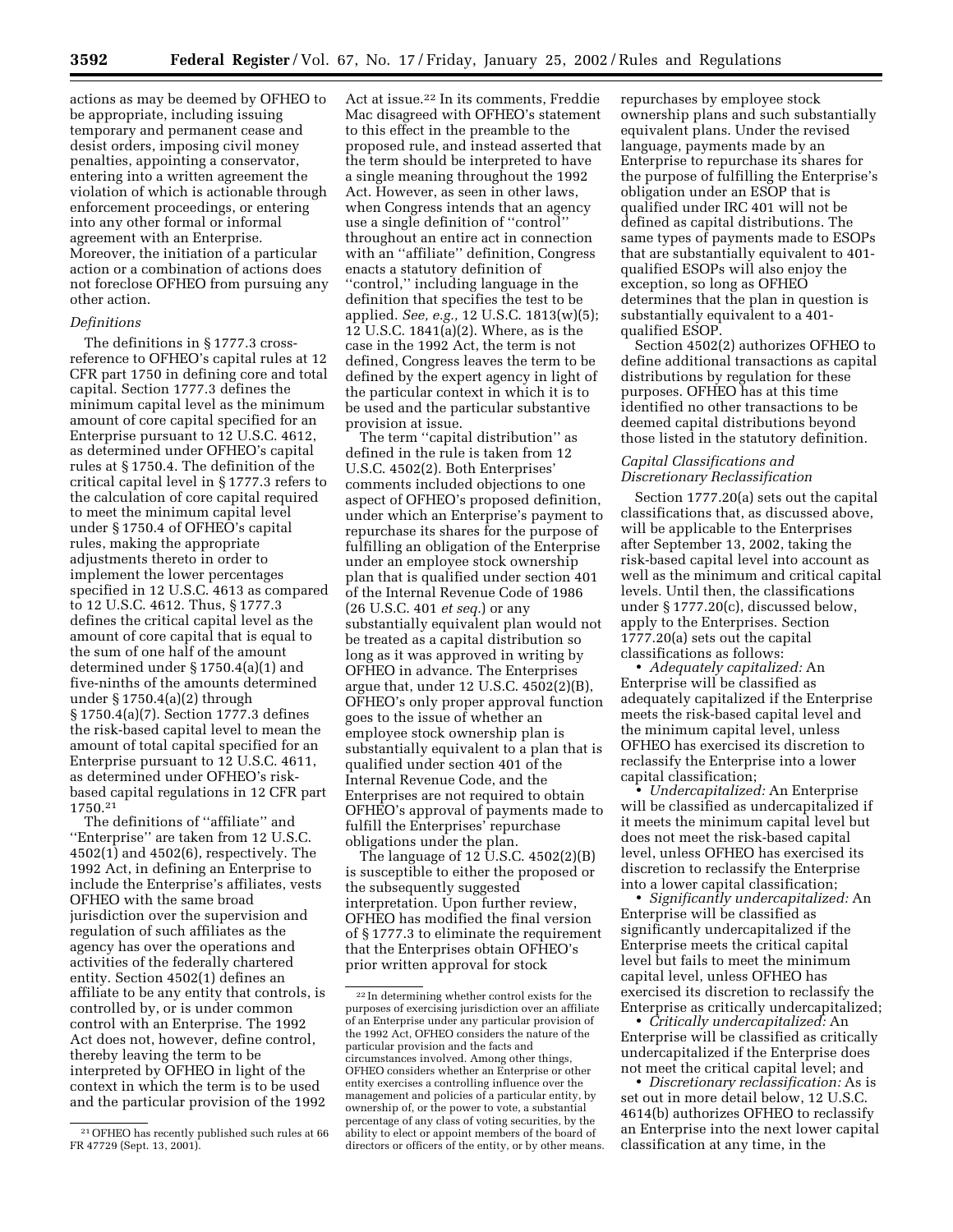discretion of the Director of OFHEO. Appropriate grounds for reclassification include a finding by the Director that the Enterprise is either engaging in conduct that could result in a rapid depletion of the Enterprise's core capital, or that the value of property subject to mortgages held or securitized by the Enterprise has decreased significantly. Other reclassifications, based on other sections of subtitle B of the 1992 Act pertaining to failure to submit an acceptable capital restoration plan or implement it, are located in § 1777.7, the section addressing capital restoration plans.

Under § 1777.20(a), the minimum and critical capital levels are the determinative standards for assessing whether an Enterprise falls into the significantly undercapitalized or critically undercapitalized classification based on capital, without regard to whether the Enterprise maintains total capital at or above its risk-based capital level. Under the 1992 Act, the minimum and critical capital levels act as the ''tripwires'' for the prompt corrective actions specified in 12 U.S.C. 4616 and 4617. The amount of capital an Enterprise is required to hold to meet its risk-based capital level could be either less or more than the amount of the capital required to meet its minimum capital level or even its critical capital level. The rule therefore avoids a result under which an Enterprise that fails to meet its minimum capital level or critical capital level might avoid classification as significantly undercapitalized or critically undercapitalized by maintaining total capital in compliance with its risk-based capital level.

The final version of § 1777.20(a)(5) sets forth the grounds for reclassification of an Enterprise. Under section 4614(b), grounds for reclassification include a finding by the Director that the Enterprise is either engaging in action or inaction (including a failure to respond appropriately to changes in circumstances or unforeseen events) that could result in a rapid depletion of the Enterprise's core capital, or that the value of property subject to mortgages held or securitized by the Enterprise has decreased significantly. In their comments, the Enterprises objected to language proposed in § 1777.20(a)(5) to the effect that OFHEO could also issue a discretionary reclassification if OFHEO deems it to be necessary to ensure that the Enterprise holds adequate capital and operates safely. OFHEO disagrees. Section 4614(b) recites that OFHEO may issue a discretionary reclassification if the

Director determines that an Enterprise is engaging in conduct that could result in a rapid depletion of core capital, or that the value of the Enterprise's mortgage collateral has decreased significantly. Notably, section 4614(b) is silent with regard to whether the statutorily recited grounds for reclassification are exclusive. Section 4513(b) empowers the Director of OFHEO to make other determinations, including those necessary to determine the capital classification of an Enterprise and those necessary for other matters that the Enterprises are adequately capitalized and operating safely.

Taken together, the above-referenced statutory provisions evidence a Congressional purpose that the Director of OFHEO have the discretionary authority to reclassify Enterprise if the Director determines that the Enterprise's capital position is not deemed by the Director to be sufficient to ensure its safety and soundness. OFHEO is therefore adopting  $\S 1777.20$  (a)(5) as proposed.

For purposes of OFHEO's discretionary authority to reclassify an Enterprise based on ''conduct that could result in a rapid depletion of core capital'' under 12 U.S.C. 4614(b), OFHEO interprets the term ''conduct'' to include action or inaction (including a failure to respond appropriately to changes in circumstances or unforeseen events). In its comments, Fannie Mae objected to inclusion of this language in proposed § 1777.20(a)(5)(i). However, the regulatory language is well within the ordinary meaning of the term ''conduct,'' and OFHEO has included it in the final version of § 1777.20(a)(5) without change. Freddie Mac also objected to OFHEO's assertion in the preamble to the proposed rule that the rapid depletion of core capital referred to in section 4614(b) and § 1777.20(a)(5) need only be a possible consequence of the conduct in question. Freddie Mac argues that OFHEO appears to be implementing too liberal a standard in light of the more extreme formulation contained in section 4614(b) itself. OFHEO reiterates the point, as stated in the preamble to the proposed rule, that the statutory language under section 4614(b) does not require OFHEO to find that the rapid depletion is underway or imminent, but requires only that OFHEO determine that such rapid depletion ''could result,'' i.e., that it is a possible outcome or result of the conduct in question, or that the conduct could contribute significantly to deepening losses. Congress, having already established the capital classifications based on capital levels to address cases in which an Enterprise's

capital has already declined, established a broad standard for discretionary reclassification, to authorize early intervention by OFHEO when appropriate.

Section 1777.20(d) of the final rule provides that OFHEO will not reclassify an Enterprise for conduct that was previously approved by the Director of OFHEO in connection with the Director's approval of the Enterprise's capital restoration plan or of a written agreement that is enforceable in accordance with 12 U.S.C. 4631. The Enterprises argued in their comments that OFHEO proposal impermissibly would narrow section 4614(b), and that the statutory language thereunder immunizes any conduct however approved by the Director.

Section 4614(b) provides that OFHEO may reclassify an Enterprise that engages in conduct ''not approved by the Director'' that could result in a rapid depletion of core capital. However, the statute is silent as to what constitutes an approval for these purposes, leaving OFHEO to define the term by regulation pursuant to the authority granted by section 4513(b). An administrative agency is entitled under law to establish reasonable procedures in such manner as to enable the agency to channel and manage its approval processes.

The Enterprises suggest that the only reasonable interpretation of section 4614(b) is that it immunizes all conduct ''approved by the Director'' of OFHEO in any context or manner. However, such interpretation is so open-ended as to be unreasonable. In light of the significance of an approval for purposes of section 4614(b), the statute can be reasonably read to require an approval to be made through a formal mechanism, in a context in which OFHEO can evaluate the consequences thereof for purposes of capital classification. Thus, it is reasonable to define the approvals exception under section 4614(b) as referring to approvals made as part of a capital restoration plan under subtitle B and to formal supervisory agreements. The inclusion of formal written agreements serves the underlying purpose of fairness to the Enterprise, particularly since such written agreements may be used simultaneously with a capital restoration plan.

As provided in § 1777.20(b), if an Enterprise is reclassified by OFHEO on grounds that the Enterprise is engaging in action or inaction that could result in a rapid depletion of core capital, OFHEO will continue to take such conduct into account for each subsequent determination of the Enterprise's capital classification, until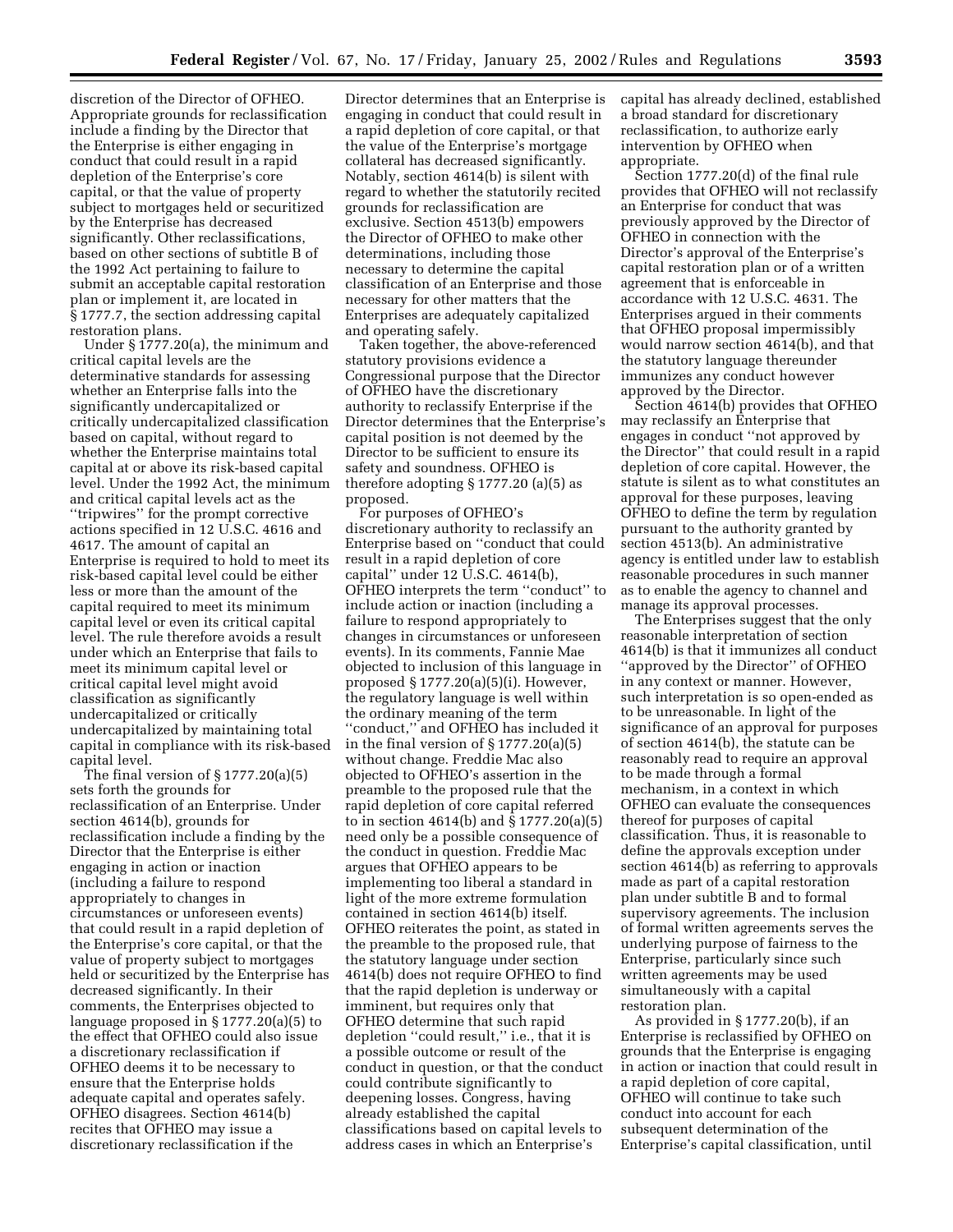OFHEO determines that the action, inaction, or condition in question has ceased and been remedied to OFHEO's satisfaction. For example, if OFHEO reclassified an Enterprise from adequately capitalized to undercapitalized based on such conduct, and during the pendency of such conduct, the Enterprise's total capital declined below the risk based capital level (which, standing alone, would result in classification in the undercapitalized category), the resulting classification could be to the significantly undercapitalized category. In addition, as provided in § 1777.20(b), nothing in 12 U.S.C. 4614(b) prohibits OFHEO from subsequently reclassifying an Enterprise again if the action, inaction or condition has not ceased or been eliminated and remedied to OFHEO's satisfaction within a reasonable time. The foregoing would also apply for a discretionary reclassification under § 1777.20(a)(5), based on a decline in collateral values.

The Enterprises also objected to proposed § 1777.20(b), on various grounds. Freddie Mac argues that once OFHEO has issued a reclassification based on conduct and the Enterprise has submitted an acceptable capital restoration plan, OFHEO may not subsequently reclassify the Enterprise for failure to eliminate the objectionable conduct within a reasonable time, so long as the Enterprise continues to make good faith reasonable efforts to comply with the capital restoration plan. However, section 4614(b) contains no explicit restriction or limitation on reasonable successive reclassifications, and such a limit could inhibit OFHEO's ability to meet its supervisory obligations under evolving circumstances. Thus, OFHEO is adopting the text of § 1777.20(b)(2) without change.

Fannie Mae suggests § 1777.20(b)(2) should be revised to ensure the Enterprises are given advance notice of what constitutes a reasonable period to remedy or eliminate conduct or conditions forming the basis of a discretionary reclassification. However, this issue is too fact-driven for OFHEO to specify by rule. The question of timing will be resolved as it arises. OFHEO would specify such timing matters reasonably and fairly, in light of relevant circumstances.

Fannie Mae further suggests that it would be unfair that OFHEO might attempt to exercise unbridled discretion over so significant a question as to when a discretionary reclassification should be terminated. Fannie Mae suggests discretionary reclassifications should be presumptively terminated fifteen days

after an executive officer certifies that the condition that led to reclassification has been corrected for at least one calendar quarter. However, given that initiation of a reclassification under section 4614(b) is vested in OFHEO's discretion, as is approval of the capital restoration plan designed to restore the Enterprise to a secure condition, OFHEO rejects Fannie Mae's assertion that OFHEO's discretion over termination of such reclassification is somehow unfair, or of such significance to be beyond the agency's supervisory authority. Moreover, the quarterly classification process gives the Enterprise formal written notice of OFHEO's intention with regard to continuation or termination of a discretionary reclassification; provides the Enterprise with an opportunity to submit information that OFHEO might take into consideration; and provides the Enterprise with the opportunity for judicial review (if the Enterprise is not classified as critically undercapitalized). The Enterprises are thus adequately insulated from possible unfair treatment by the agency.

As noted above, § 1777.20(c) contains a set of capital classifications based on an Enterprise's minimum capital level and critical capital level, reflecting the classification criteria presently used by OFHEO. These classifications apply until September 13, 2002, which is one year following the initial effective date of OFHEO's regulations establishing the risk-based test:

• *Adequately capitalized:* Until September 13, 2002, an Enterprise is deemed to be classified as adequately capitalized so long as it meets the minimum capital level, as required by 12 U.S.C. 4614(d);

• *Undercapitalized:* Until September 13, 2002, 12 U.S.C. 4614(d) provides that an Enterprise that meets the minimum capital level is to be classified as adequately classified, notwithstanding whether the Enterprise maintains an amount of total capital that equals or exceeds the risk-based capital level as otherwise required by 12 U.S.C.  $4614(a)(2)(A);$ 

• *Significantly undercapitalized:* An Enterprise will be classified as significantly undercapitalized if it meets the critical capital level but fails to meet the minimum capital level, unless OFHEO has exercised its discretion to reclassify the Enterprise as critically undercapitalized;

• *Critically undercapitalized:* An Enterprise will be classified as critically undercapitalized if it does not meet the critical capital level; and

• *Discretionary reclassification:* As set out above, 12 U.S.C. 4614(b)

authorizes OFHEO to reclassify an Enterprise into a lower capital classification in certain circumstances, in the discretion of the Director of OFHEO.

The Enterprises specifically objected to proposed  $\S 1777.20(c)(5)(i)(A)$  and (B), under which OFHEO notes that the agency can reclassify an Enterprise that otherwise meets the minimum capital requirement. The Enterprises assert that, during the one-year transition period following the effective date of OFHEO's risk-based capital rules, OFHEO may not make a discretionary reclassification of an Enterprise otherwise classified as ''adequately capitalized,'' because 12 U.S.C. 4614(d) and 4615(c) prohibit OHFEO from issuing such a reclassification.

OFHEO disagrees. Sections 4614(d) and 4615(c) are merely transition provisions designed to give the Enterprises one year to optimize their operations in light of the new risk-based capital rules before OFHEO begins periodically issuing capital classifications based on risk-based capital as well as minimum capital. Nothing in the law or its legislative history indicates a Congressional intention to make the OFHEO powerless to confront circumstances that might threaten the viability of the Enterprises during the transition period. Nor were the referenced sections intended by Congress to immunize an Enterprise engaged in conduct that might result in rapid depletion of core capital. OFHEO is therefore adopting § 1777.20(c)(5) as proposed.

The Enterprises' comments on proposed § 1777.20(a)(5)(i), concerning the scope of the conduct included therein, and on proposed § 1777.20(a)(5)(ii), concerning the scope of conduct approved by the Director, as well as OFHEO's responses to those comments as discussed above, apply equally to  $\S 1777.20(c)(5)$  of the final rule. The Enterprise's comments on § 1777.20(b), concerning successive reclassifications, specification of reasonable periods to remedy conduct upon which reclassification was based, and OFHEO's discretion over termination of reclassifications, as well as OFHEO's response to these comments as discussed above, apply equally to reclassifications under § 1777.20(a)(5) as they do to reclassifications under § 1777.20(c)(5) of the final rule.

#### *Classification Procedures*

Section 1777.21, implementing 12 U.S.C. 4618, sets out the procedure by which OFHEO classifies the Enterprises. These procedures apply to routine classifications that OFHEO issues for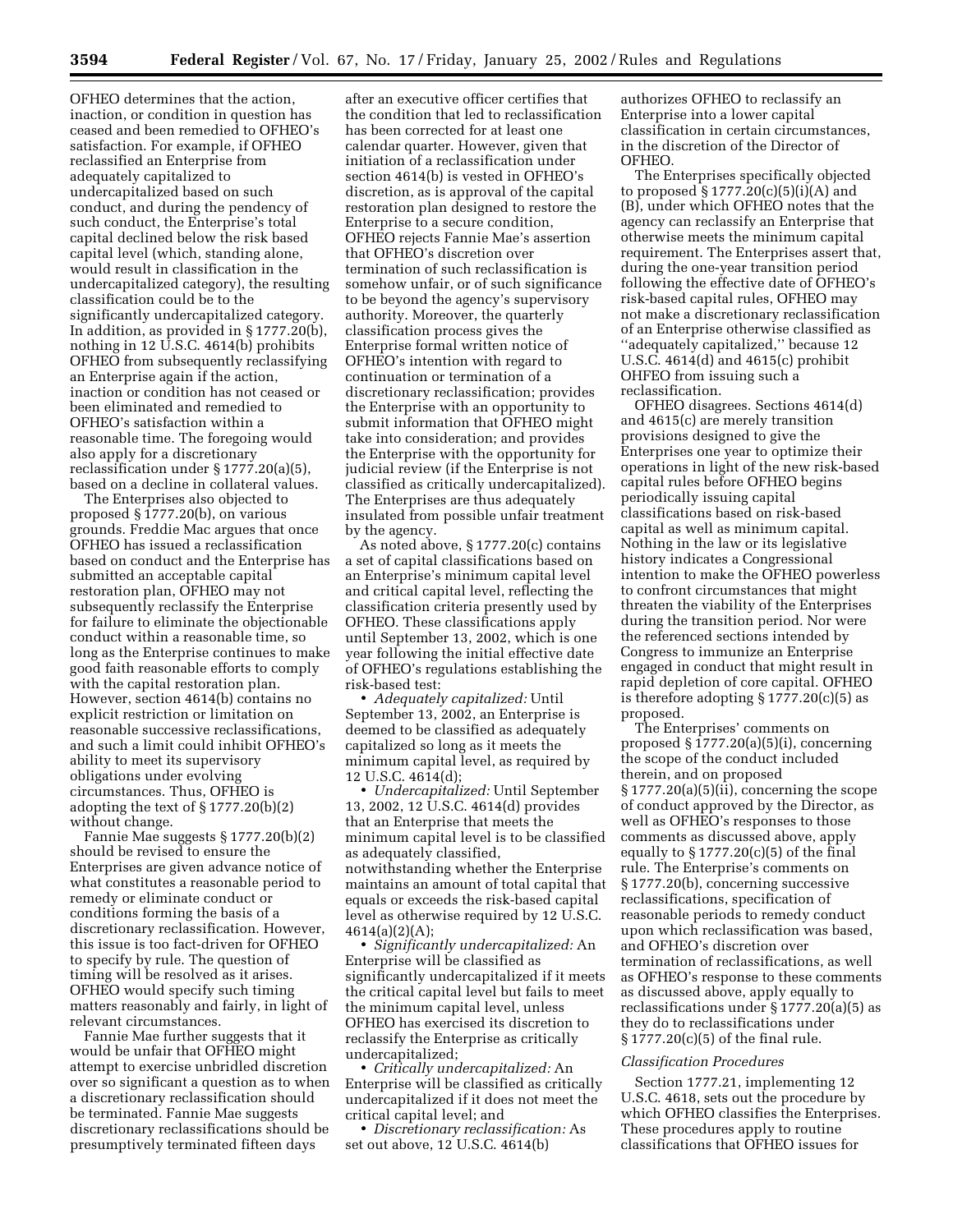each Enterprise at least once a quarter based on capital reports from the Enterprise and any other additional relevant information. These procedures would also be used by OFHEO to reclassify an Enterprise pursuant to its discretionary authority to do so under subtitle B of the 1992 Act, or if OFHEO otherwise determines that a new classification would be appropriate. OFHEO's current classification procedures at 12 CFR 1750.5 are terminated as part of this rulemaking, but procedures for submitting capital reports to OFHEO will continue to be addressed in part 1750.

OFHEO may determine capital classifications using different ''as of'' dates for the Enterprise's risk-based capital level and minimum and critical capital levels. The respective ''as of'' dates will be specifically identified in the proposed and final capital classifications. Thus, OFHEO may assess compliance by an Enterprise with the minimum capital level more often than it would calculate the Enterprise's risk-based capital level.

As  $\S 1777.\overline{2}1(a)(4)$  provides, OFHEO may initiate a capital classification proceeding at any time. If another proposed capital classification is pending at such time, OFHEO will advise the Enterprise whether the later proposed classification supersedes the pending one.

Under the classification procedure in 12 U.S.C. 4618, OFHEO is to deliver written information to the Enterprise describing the proposed capital classification and the agency's basis for such classification, as described in  $§ 1777.21(a)(1)$  of the final rule. In their comments, the Enterprises argued that OFHEO's proposed procedure in § 1777.21(a)(1)(ii), for reclassifying an Enterprise for failure to file an acceptable capital plan, without additional notice, is inconsistent with 12 U.S.C. 4618(a) and (b), under which an Enterprise is entitled to additional notice when OFHEO takes new action. The Enterprises assert that OFHEO may not combine notices in this way.

OFHEO disagrees. 12 U.S.C. 4618(b) evidences Congress' express authorization that the notice required under 12 U.S.C. 4618(a) may be a combined notice. Section 4618(b) states that, in providing notice under 12 U.S.C. 4618(a), OFHEO may combine a notice of classification or reclassification under 12 U.S.C. 4614 (classifications based on capital levels or discretionary reclassification based on conduct or housing prices) with a notice of discretionary supervisory action under 12 U.S.C. 4615 (reclassification from undercapitalized

to significantly undercapitalized for failure to file an acceptable capital plan or to comply with an approved plan). The statute's language can be given meaning only if a notice of proposed classification as undercapitalized is permitted to be combined with a notice of proposing to reclassify the Enterprise as significantly undercapitalized in the event the Enterprise fails to submit an acceptable capital plan. Similarly, 12 U.S.C. 4618(b) provides that OFHEO may combine notice of discretionary supervisory action under 12 U.S.C. 4616 (issuance of certain orders to the Enterprise, as well as reclassification from significantly undercapitalized to critically undercapitalized based on failure to file an acceptable plan or comply with an approved plan) with notices of classification or reclassification under 12 U.S.C. 4614.

Contrary to Freddie Mac's comments, such a notice is also consistent with the remainder of 12 U.S.C. 4618. It satisfies the requirements of 12 U.S.C. 4618(a), since the combined notice describes both proposed actions, the reasons therefore, and the information upon which they are based. During the Enterprise's response period under 12 U.S.C. 4618(c), the Enterprise has an opportunity to submit information and arguments as to why the Enterprise should not be further reclassified. OFHEO's notice to Congress under 12 U.S.C. 4618(d) will provide all information required therein. OFHEO is therefore adopting proposed § 1777.21(a)(1)(ii), as well as § 1777.23(c)(1) and § 1777.23(c)(3), without change.

As described in § 1777.21(a)(2), an Enterprise is to have thirty days from the date it is provided notice of capital classification to submit any relevant information in response to a notice. 12 U.S.C. 4618 authorizes OFHEO to extend the response period up to an additional thirty days for good cause or to reduce the response period if the condition of the Enterprise so requires; the Enterprise may also consent to an abbreviated response period. In exigent circumstances, the response period afforded to an Enterprise may be quite brief. In its comments, Fannie Mae objected to proposed § 1777.21(a)(2)(i), to the extent the proposed rule suggests that OFHEO can shorten an Enterprise's response period to less than thirty days as OFHEO determines to be appropriate. Fannie Mae points out that the statutory standard, at  $12$  U.S.C. 4618(c)(3), is that the condition of the Enterprise requires the period to be shortened. OFHEO's determination as to whether an curtailment is ''appropriate,'' as under the language of proposed

§ 1777.21(a)(2)(i), is to be made in consideration of the statutory standard under 12 U.S.C. 4618(c)(3). In light of the comment, OFHEO has changed the language of the final version of § 1777.21(a)(2)(i) to reflect the language of 12 U.S.C. 4618(c)(3).

An Enterprise's failure to respond within the applicable period waives the opportunity to comment on the proposed classification. Once the response period has closed, OFHEO will make a final determination of the Enterprise's capital classification. OFHEO will take into consideration any relevant information submitted by the Enterprise during the response period in reaching the final decision. The final capital classification is to be provided to the Enterprise in writing, including a description of OFHEO's basis for the classification.

OFHEO proposed a requirement under § 1777.21(b)(1) that the Enterprise notify OFHEO of any material event that may reasonably be expected to cause the Enterprise's minimum, critical, or riskbased capital level to fall to a point that could result in a capital classification lower than the Enterprise's existing or proposed capital classifications. In their comments, the Enterprises objected to this requirement as being overly vague. Freddie Mac suggested it be narrowed, to require notice only when the Enterprise has reason to believe it has failed to meet a capital requirement. Fannie Mae called for elimination of any such notice requirement. In response to the Enterprises' expressed concerns about vagueness, OFHEO has decided to model its standard on a similar standard successfully used by the Federal bank regulatory agencies under their PCA system. *See, e.g.*, 12 CFR 325.102(c)(1). Thus, OFHEO has revised final § 1777.21(b)(1) to require notice of any material development that would cause the Enterprise's core or total capital to fall to a point that would cause the Enterprise to be placed in a lower capital classification.

As suggested by one commenter, OFHEO has deleted the words ''as appropriate'' from the proposed version of § 1777.21(a)(1)(i), as unnecessary. In addition, various erroneous citations and cross-references have been corrected in the final rule.23

<sup>23</sup>Freddie Mac's comments on the prompt corrective action proposal also expressly incorporated by reference certain comments Freddie Mac made to OFHEO in a submission dated March 10, 2000, as to OFHEO's second risk-based capital proposal. Those comments addressed the proposed risk-based capital reporting procedure and other matters unrelated to the classification procedure, and have been responded to in the Continued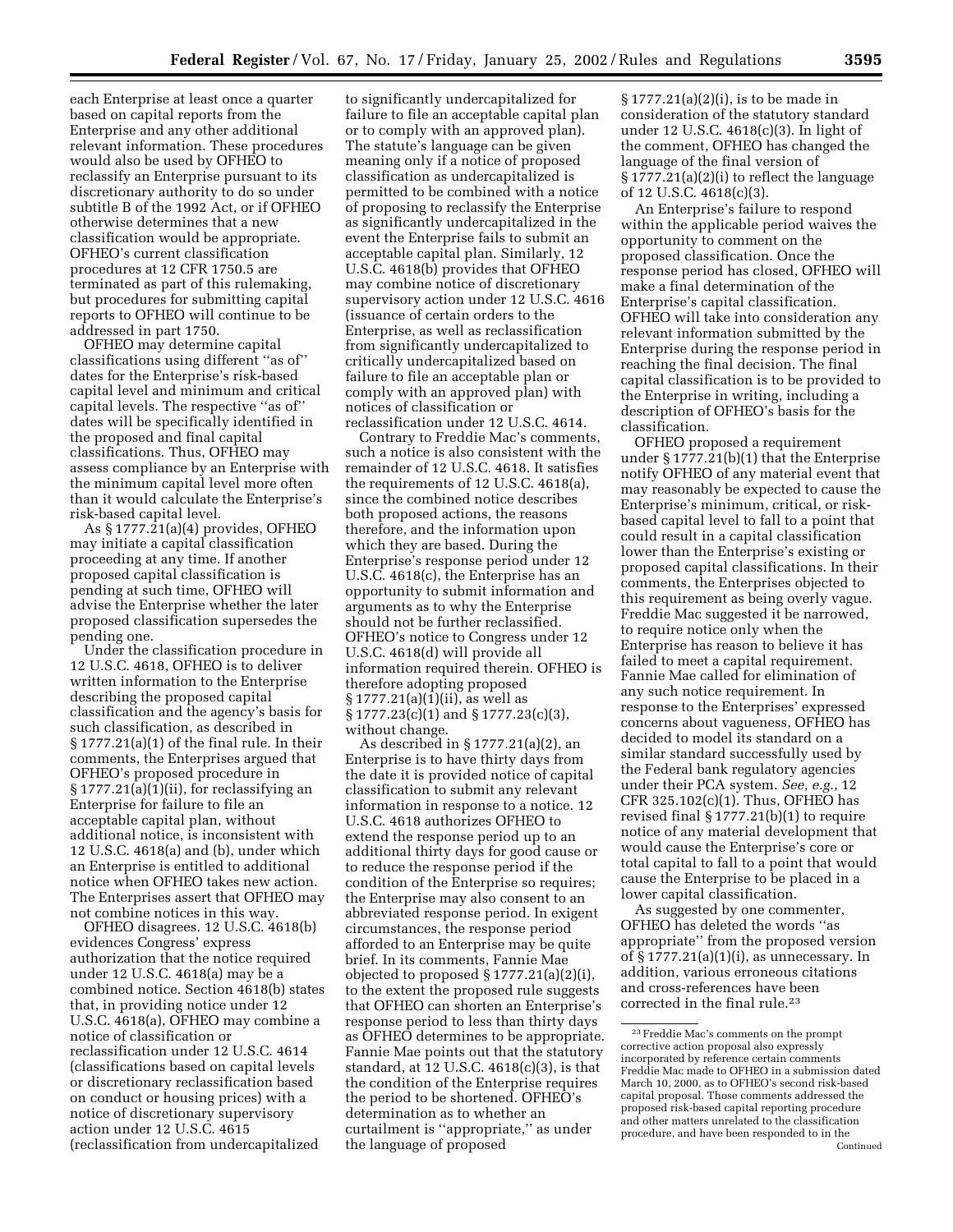### *Capital Distribution Restrictions*

Section 1777.22 sets forth statutory capital distribution restrictions, including those provisions of the Enterprise's respective charter acts 24 prohibiting, without regard to capital classification, an Enterprise from making a capital distribution that would decrease the capital of the Enterprise to an amount less than the risk-based capital level or the minimum capital level, except as explicitly approved by OFHEO. Section 1777.22(a) reflects these statutory restrictions.25 Under § 1777.22(b)(1), any Enterprise that is not classified as adequately capitalized is prohibited from making a capital distribution that would result in classification into a lower capital classification as provided by 12 U.S.C. 4615(a)(2) and 4616(a)(2). Under § 1777.22(b)(2), a significantly undercapitalized Enterprise is prohibited from making a capital distribution absent OFHEO's prior approval, as provided by 12 U.S.C. 4616(a)(2). Section 1777.22(b)(2) also applies in the case of an Enterprise classified as critically undercapitalized. The final rule recites, in a manner consistent with 12 U.S.C. 4617(b) through (c), OFHEO's authority to take actions authorized by 12 U.S.C. 4616 in the case of a critically undercapitalized Enterprise. Under the same authority, § 1777.23 requires an Enterprise classified as critically undercapitalized to submit a complete and acceptable capital restoration plan to OFHEO.

## *Capital Restoration Plans*

Under § 1777.23(a)(1), an Enterprise is required to file a complete capital restoration plan with OFHEO within ten days of receiving final notice of capital classification indicating that the Enterprise is classified as undercapitalized, significantly undercapitalized, or critically undercapitalized, unless OFHEO extends the period. In its comments, Fannie Mae objected to this ten-day period as being too short. However, the time period is consistent with 12 U.S.C. 4622(b). OFHEO has set the deadline at ten days as a general rule to allow sufficient time for the Enterprise to

articulate its responsive business plans, which, absent catastrophe, would likely have been developed over some time before a written submission is required. At the very least, the Enterprise and OFHEO will likely be aware of any impending threat and need for a capital restoration strategy by the time a notice of proposed classification is issued. In light of the serious implications of an adverse classification under subtitle B of the 1992 Act, swift implementation of a required capital plan is crucial. If it appears to OFHEO that additional time is appropriate under the particular circumstances, § 1777.23(a)(1) provides that OFHEO may extend the timeframe.

Under § 1777.23(a)(2), an Enterprise that is already operating under an approved capital restoration plan need not submit a new plan each time the Enterprise receives subsequent notices of capital classification, unless OFHEO notifies the Enterprise to the contrary. As a general matter, OFHEO would likely direct an Enterprise to submit a new or amended plan if subsequent notices of capital classification are on grounds different from or in addition to the grounds underlying previous notices, or if changes in circumstances underlying the original plan necessitate a revised plan, or if the original plan is not effective within a reasonable period.

Section 1777.23(b) requires an Enterprise's capital restoration plan to include the information specified in by 12 U.S.C. 4622(a) and such other information as directed by OFHEO. If the Enterprise does not submit a complete plan by the specified deadline, OFHEO may in its discretion lower the Enterprise's capital classification, as set forth in  $\S 1777.23(c)$ . If a complete and timely capital restoration plan is not filed by an Enterprise, OFHEO may reclassify the Enterprise under § 1777.21(a)(3) immediately upon expiration of the filing deadline, without further notice. As further provided in § 1777.23(c), an Enterprise's failure to submit a complete and timely plan may be considered in the determination of each subsequent capital classification of the Enterprise, until the Enterprise files a plan that obtains OFHEO's approval. If the Enterprise has not corrected its failure to file an acceptable plan after a reasonable period, OFHEO may reclassify the Enterprise, without further written notice.26

As specified in § 1777.23(d), OFHEO is to review the Enterprise's capital plan and issue an order within thirty days either approving or disapproving the plan, subject to extension for an additional thirty days as OFHEO deems necessary. If the plan is disapproved, the Enterprise must then submit an amended plan acceptable to OFHEO within thirty days or such longer period as OFHEO specifies. Notably, the thirtyday period is longer than the ten-day period for submission of the initial plan in order to facilitate dialogue with the Enterprise as to how the Enterprise may rehabilitate a disapproved plan. However, as provided in § 1777.23(c), OFHEO may reclassify the Enterprise into a lower capital classification, without additional notice, at any time before the Enterprise files an amended capital plan and OFHEO approves it.

Once a capital plan is approved, it may be amended only with the prior written approval of OFHEO, as provided in § 1777.23(f). As that section provides, the Enterprise's obligations under an approved plan remain in place except to the extent the plan itself identifies dates, events, or conditions upon which the obligations terminate. To the extent the plan is silent in regard to a particular obligation, the obligation remains in place until OFHEO issues an order terminating the obligation. An Enterprise may seek such termination orders from OFHEO under  $\S 1777.23(g)(2)$ .

In its comments, Fannie Mae objected to proposed § 1777.23(g), on the grounds that leaving a decision as significant as termination of a capital plan to the unlimited discretion of OFHEO would be fundamentally unfair.27 Fannie Mae asserted that the plan should terminate upon the Enterprise's certification that the measures in the plan have been fulfilled, absent specific written findings to the contrary by OFHEO.

agency's disposition of the final risk-based capital rule at 66 FR 47730 (September 13, 2001).

<sup>24</sup>The Federal Home Loan Mortgage Corporation Act at 12 U.S.C. 1452(b)(2), and the Federal National Mortgage Association Charter Act at 12 U.S.C. 1718(c)(2).

<sup>25</sup>The proposed rule contained § 1777.22(c), implementing these statutory provisions prior to the initial date of OFHEO's risk-based capital rules. With the publication of such rules on September 13, 2001, § 1777.22(c) is unnecessary and has been dropped from the final rule.

<sup>26</sup>As is discussed above in connection with § 1777.21(a)(1)(ii), the Enterprises object to this combined notice under  $\S 1777.23(c)(1)$  and § 1777.23(c)(3), but this approach is specifically authorized under 12 U.S.C. 4618(b).

<sup>27</sup>Fannie Mae also requested, under similar arguments of potential unfairness, that OFHEO create an ombudsman function within OFHEO, and that OFHEO also establish a formal appeals process whereby the Enterprises would have an avenue to appeal any significant supervisory decision to a senior agency official who was not involved in the original decision making process. Fannie Mae notes that the Federal bank regulatory agencies are required by the FDI Act to maintain such an appellate procedure. OFHEO has not implemented these suggestions because key differences between OFHEO and the bank regulatory agencies render such functions superfluous. Among such differences, because OFHEO supervises only two entities it lacks a large, decentralized supervisory structure, common among the banking agencies. The significantly smaller size of OFHEO makes it impracticable to provide a senior supervisory officer to act as ombudsman in such matters. The Enterprises have greater opportunities to provide input into the prompt corrective action classification and order process under the 1992 Act than is provided for insured depository institutions under the Federal Deposit Insurance Act.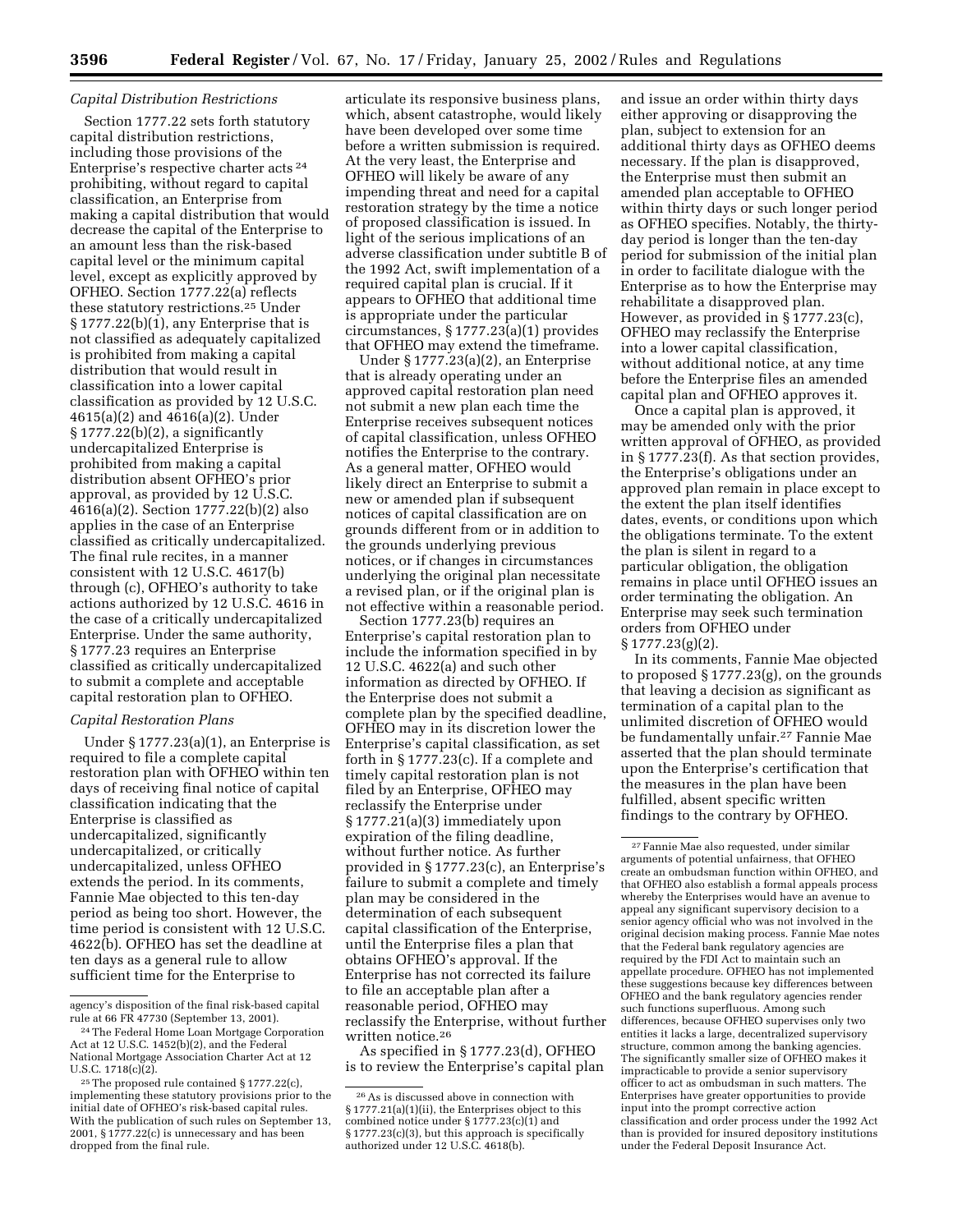OFHEO disagrees. The initial approval of the capital restoration plan (including its duration) is vested wholly in OFHEO's discretion. No reason supports a contention that OFHEO's parallel discretion over termination of a capital restoration plan is somehow otherwise unfair, or of such significance as to be beyond the agency's supervisory purview. Furthermore, an Enterprise can request that its obligations under an approved plan be terminated. In addition, as noted in § 1777.23(g)(1), to the extent particular provisions of a particular plan may be appropriately subject to termination by reference to specified dates, events, or conditions, the plan may be structured accordingly.

If an Enterprise fails to take timely action reasonably necessary to comply with an approved plan, OFHEO may exercise its authority under 12 U.S.C. 4615(b)(2) and 4616(b)(5) to reclassify the Enterprise. In their comments, the Enterprises objected to the language of proposed § 1777.23(h)(1), under which an Enterprise must make efforts reasonably necessary to comply with the capital restoration plan and to fulfill the schedule thereunder, as not being consistent with the statutory standard. OFHEO interprets the ''good faith, reasonable efforts necessary to comply with the capital restoration plan and fulfill the schedule for the plan'' language in sections 4615(b) and 4616(b) to mean that the Enterprise must make all reasonable efforts as are necessary to comply with the plan. OFHEO would consider it a demonstration of a lack of good faith if an Enterprise fails to attempt to carry out one or more efforts contemplated by an approved capital restoration plan. OFHEO would not deem an Enterprise's efforts to be in bad faith simply because such efforts fail to effect a desired result.

In light of the Enterprise's comments that OFHEO's proposed formulation does not adequately express the statutory standard, § 1777.23(h)(1)(i) has been revised to expressly refer to good faith, and to note that it is incumbent upon the Enterprise to make all reasonable efforts necessary to comply with an approved plan. The final rule provides that OFHEO may reclassify the Enterprise if, in the agency's discretion, the Enterprise has failed to make, in good faith, reasonable efforts necessary to comply with a capital restoration plan and to fulfill the schedule thereunder.

As is provided in § 1777.23(h)(1)(ii) through (iii), an Enterprise's failure to implement an approved capital plan may be considered in the determination of each subsequent capital classification of the Enterprise until OFHEO

determines the Enterprise is making reasonable efforts. The Enterprise may face successive reclassifications for failure to make such efforts after a reasonable period.

As is noted in § 1777.23(h)(2), a capital plan that has received an approval order by OFHEO shall be deemed an order under the 1992 Act for enforcement purposes, and an Enterprise in any capital classification, its executive officers, and directors may be subject to action by OFHEO under 12 U.S.C. 4631, 4632, and 4636 and 12 CFR part 1780 for failure to comply with an approved plan. In its comments, Fannie Mae objects to such characterization. Fannie Mae asserts that the terms of an approved capital plan are not enforceable under OFHEO's cease and desist authority or civil money penalties, and that such an action by OFHEO would exceed its authority under the 1992 Act.

OFHEO disagrees and is adopting § 1777.23(h)(2) without change. Fannie Mae improperly infers that the only ''orders'' susceptible to enforcement action under these statutes are OFHEO determinations that are designated as ''orders'' by the 1992 Act itself. However, the 1992 Act does not designate any particular OFHEO determination with respect to an Enterprise or its directors or executive officers as an ''order,'' thereby begging the question under Fannie Mae's reasoning as to what would constitute an ''order'' for purposes of sections 4631, 4632, and 4636. While the 1992 Act describes OFHEO's decisions under sections 4631, 4632, and 4636 as ''orders,'' to argue that these are the exclusive ''orders'' to which such sections refer is not convincing. It would be circular to interpret these sections to mean that the only order the violation of which is redressable by a cease and desist order is another cease and desist order or an order imposing civil money penalties. While circumstances may occur in which a regulatory agency that is faced with noncompliance with a formal enforcement order may appropriately resort to further administrative enforcement action, more often a judicial enforcement of the enforcement order is likely to be sought. *Cf.* 12 U.S.C. 4635(a) (judicial actions to enforce orders and notice issued under subtitles B and C of the 1992 Act). Moreover, the statutory language in section 4361(a)(3)(A) and section 4636(a)(1) broadly refers to any order under the 1992 Act or the charter acts, without restriction as to particular sections of such acts.

#### *Orders Under Section 4616*

Section 1777.24 of the final rule implements OFHEO's discretionary authority under 12 U.S.C. 4616(b)(1) through (4), to issue orders requiring a significantly undercapitalized Enterprise to take remedial and corrective actions. OFHEO may fashion such remedy or require supervisory action as appropriate including, but not limited to, any of the following:

• Limit an increase in, or require a reduction of, any borrowings and other types of obligations of an Enterprise, including off-balance sheet obligations;

• Limit or prohibit the growth of assets of an Enterprise or require reduction of its assets;

• Require an Enterprise to obtain additional capital in such form and amount as specified by OFHEO; and

• Require an Enterprise to terminate, reduce, or modify a program or activity that entails excessive risk to the Enterprise.

As indicated by § 1777.24, OFHEO may also issue orders to an Enterprise that has been classified as critically undercapitalized under authority provided by 12 U.S.C. 4617(b) through (c).

The procedures under which such orders may be issued are similar to the procedures for issuance of capital classifications, and are set out in §§ 1777.24 through 1777.26. Similar to the treatment of approved capital plans discussed above, the provisions contained in these orders will bind the Enterprise until such provisions terminate under the terms of the order or OFHEO modifies the order, as discussed in § 1777.26(b). As indicated in § 1777.26(c), such orders constitute orders under the 1992 Act, and an Enterprise in any capital classification, its executive officers, and directors may be subject to administrative enforcement action by OFHEO under 12 U.S.C. 4631, 4632, and 4636 and 12 CFR part 1780 for failure to comply with such orders. Moreover, 12 U.S.C. 4635 provides jurisdiction in the United States District Court of the District of Columbia for direct enforcement of such orders.

### *Administrative Exhaustion*

Section 1777.27 summarizes 12 U.S.C. 4623, which provides that an Enterprise not classified as critically undercapitalized may seek judicial review of OFHEO's final notice of its capital classification, or a final notice of order issued under 12 U.S.C. 4616(b)(1) through (4). For any issue raised by such Enterprise in connection with such review, the Enterprise must have first exhausted its administrative remedies,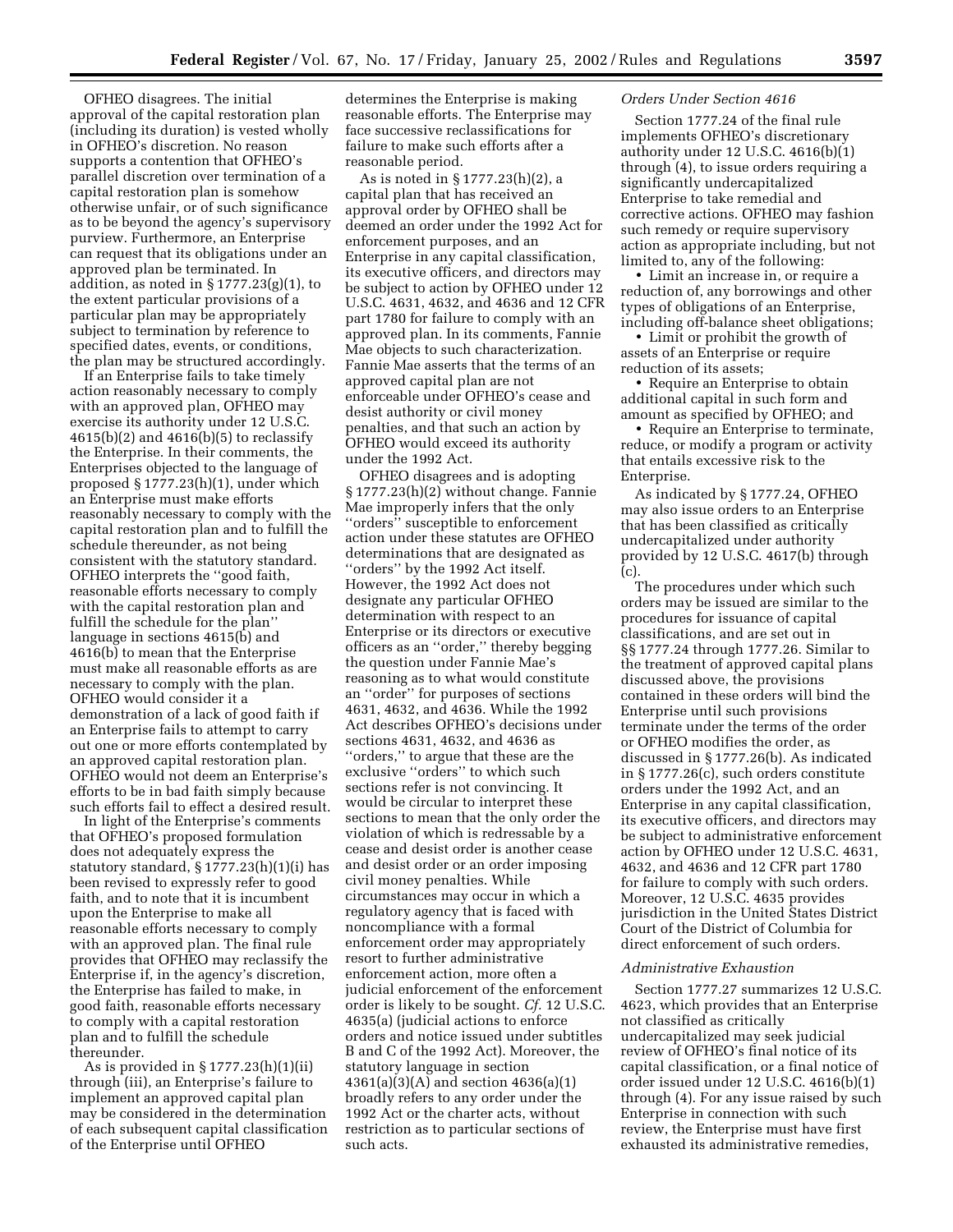by presenting its objections, arguments, and information relating to such issue for OFHEO's consideration in the Enterprise's response to OFHEO's notice of capital classification or notice of intent to issue an order. The Enterprise's judicial action will not operate as a stay of a capital classification or order by OFHEO.

In its comments, Freddie Mac asserted that OFHEO's requirement in proposed § 1777.27(b) that the Enterprise assert its objections concerning a classification to OFHEO before raising them before the D.C. Circuit would be inconsistent with applicable judicial doctrine. OFHEO disagrees. Section 1777.27 is consistent with controlling judicial precedent on exhaustion and review, and has been adopted in the final rule without change.

## *Appointment of a Conservator for a Significantly or Critically Undercapitalized Enterprise*

Section 1777.28 addresses appointment of a conservator for a significantly undercapitalized or critically undercapitalized Enterprise.28 As is described in § 1777.28(a), 12 U.S.C. 4616 empowers OFHEO to appoint a conservator for a significantly undercapitalized Enterprise, if OFHEO determines the Enterprise's core capital is less than the minimum capital level and the alternative remedies available to OFHEO under the 1992 Act are not satisfactory. As is described in § 1777.28(b), 12 U.S.C. 4617 requires the Director to appoint a conservator for a critically undercapitalized Enterprise, unless the Director makes a written determination, and the Secretary of the Treasury concurs in writing, that the appointment of a conservator is likely to have serious adverse effects on economic conditions of national financial markets or on the financial stability of the housing finance market, and that the public interest would be better served by taking some other enforcement action authorized by the 1992 Act. In response to a comment, OFHEO has revised the final version of § 1777.28(b)(2), to clarify that the written determination described therein is to be in support of the agency's determination not to appoint a conservator.

Under 12 U.S.C. 4619(e)(2), a conservatorship appointment under either § 1777.28(a) or 1777.28(b) is to be terminated by OFHEO upon determining that the Enterprise has

maintained an amount of core capital that is equal to or exceeds the minimum capital level. OFHEO is also vested with discretion, under 12 U.S.C. 4619(e)(1), to terminate such a conservatorship appointment based upon determining that such termination is in the public interest and may safely be accomplished. These termination provisions are reflected in § 1777.28(d).

## **Regulatory Impact**

### *Executive Order 12866, Regulatory Planning and Review*

The final rule is not classified as a significant rule under Executive Order 12866 because it will not result in an annual effect on the economy of \$100 million or more or a major increase in costs or prices for consumers, individual industries, Federal, State, or local government agencies, or geographic regions; or have significant adverse effects on competition, employment, investment, productivity, innovation, or on the ability of United States-based enterprises to compete with foreign-based enterprises in domestic or foreign markets. Accordingly, no regulatory impact assessment is required and this proposed regulation has not been submitted to the Office of Management and Budget for review.

#### *Unfunded Mandates Reform Act of 1995*

This final rule does not include a Federal mandate that could result in the expenditure by State, local, and tribal governments, in the aggregate, or by the private sector, of \$100,000,000 or more (adjusted annually for inflation) in any one year. As a result, the final rule does not warrant the preparation of an assessment statement in accordance with the Unfunded Mandates Reform Act of 1995.

## *Regulatory Flexibility Act*

The Regulatory Flexibility Act (5 U.S.C. 601 *et seq.*) requires that a regulation that has a significant economic impact on a substantial number of small entities, small businesses, or small organizations must include an initial regulatory flexibility analysis describing the regulation's impact on small entities. Such an analysis need not be undertaken if the agency has certified that the regulation will not have a significant economic impact on a substantial number of small entities. 5 U.S.C. 605(b). OFHEO has considered the impact of the final rule under the Regulatory Flexibility Act. The General Counsel of OFHEO certifies that the final rule is not likely to have a significant economic impact on a

substantial number of small business entities because the rule only affects the Enterprises, their executive officers, and their directors.

# *Paperwork Reduction Act of 1995*

This final rule contains no information collection requirements that require the approval of the Office of Management and Budget pursuant to the Paperwork Reduction Act, 44 U.S.C. 3501–3520.

## **List of Subjects in 12 CFR Part 1777**

Administrative practice and procedure, Capital classification, Mortgages.

Accordingly, for the reasons set out in the preamble, OFHEO adds part 1777 to subchapter C of 12 CFR chapter XVII, to read as follows:

# **PART 1777—PROMPT CORRECTIVE ACTION**

Sec.

- 1777.1 Authority, purpose, scope, and implementation dates.
- 1777.2 Preservation of other authority. 1777.3 Definitions.

#### **Subpart A—Prompt Supervisory Response**

- 1777.10 Developments prompting
- supervisory response.
- 1777.11 Supervisory response.
- 1777.12 Other supervisory action.

#### **Subpart B—Capital Classifications and Orders Under Section 1366 of the 1992 Act**

- 1777.20 Capital classifications.
- 1777.21 Notice of capital category, and adjustments.
- 1777.22 Limitation on capital distributions.
- 
- 1777.23 Capital restoration plans.<br>1777.24 Notice of intent to issue a 1777.24 Notice of intent to issue an order.<br>1777.25 Response to notice.
- Response to notice.
- 
- 1777.26 Final notice of order.<br>1777.27 Exhaustion and revie Exhaustion and review.
- 1777.28 Appointment of conservator for a significantly undercapitalized or critically undercapitalized Enterprise.

**Authority:** 12 U.S.C. 1452(b)(2), 1456(c), 1718(c)(2), 1723a(k), 4513(a), 4513(b), 4514, 4517, 4611–4619, 4622, 4623, 4631, 4635.

### **§ 1777.1 Authority, purpose, scope, and implementation dates.**

(a) *Authority.* This part is issued by the Office of Federal Housing Enterprise Oversight (OFHEO) pursuant to sections 1313, 1371, 1372, and 1376 of the Federal Housing Enterprises Financial Safety and Soundness Act (1992 Act) (12 U.S.C. 4513, 4631, 4632, and 4636). These provisions broadly authorize OFHEO to take such actions as are deemed appropriate by the Director of OFHEO to ensure that the Federal National Mortgage Association and the Federal Home Loan Mortgage Corporation (collectively, the

<sup>28</sup>OFHEO also has authority under 12 U.S.C. 4619(a)(1) through (2) to appoint conservators on various grounds, regardless of an Enterprise's capital classification.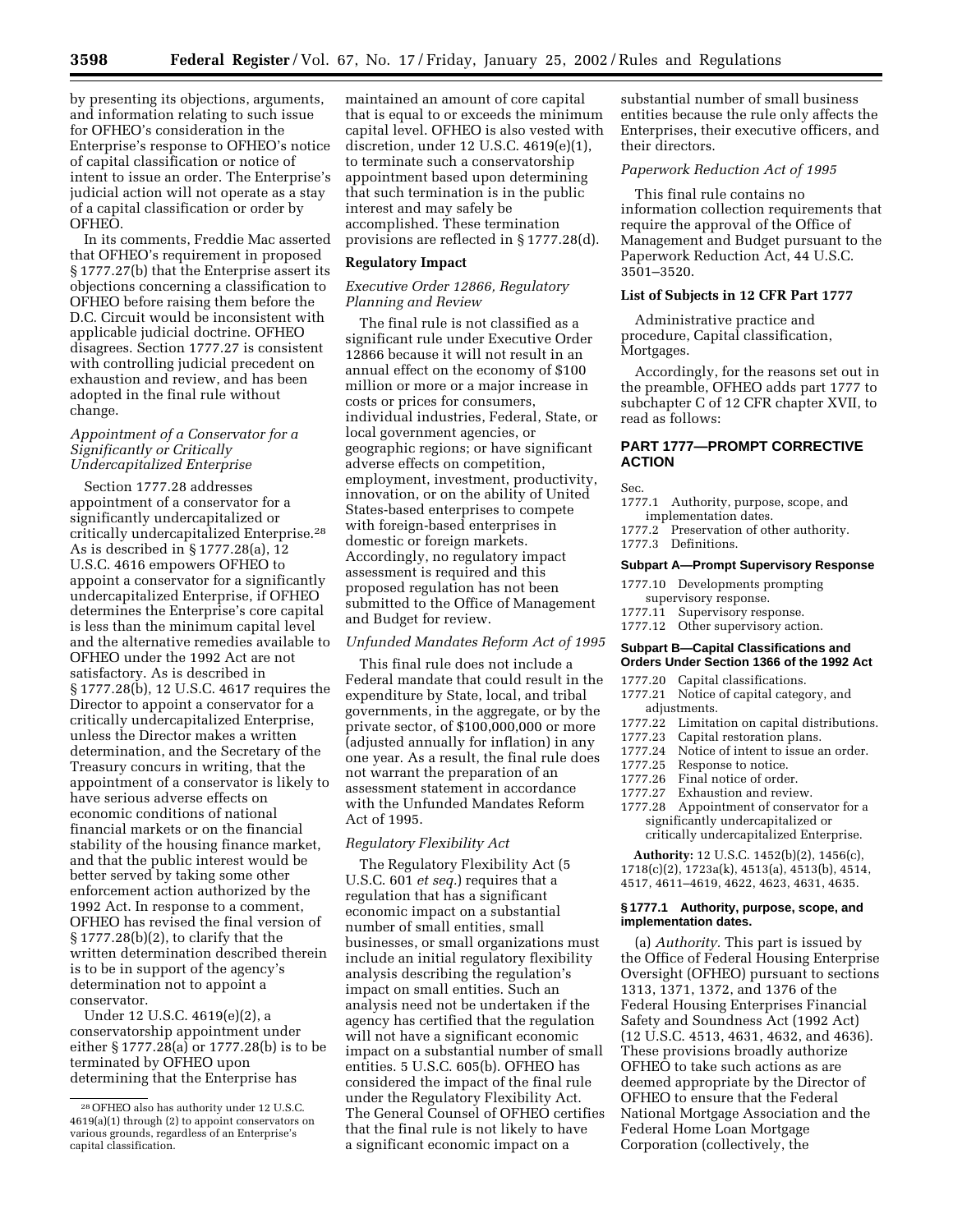Enterprises) maintain adequate capital and operate in a safe and sound manner.

(b) *Authority, purpose and scope of subpart A.* In addition to the authority set forth in paragraph (a) of this section, subpart A of this part is also issued pursuant to section 1314 of the 1992 Act (12 U.S.C. 4514), section 307(c) of the Federal Home Loan Mortgage Corporation Act (12 U.S.C. 1456(c)), and section 309(k) of the Federal National Mortgage Association Charter Act (12 U.S.C. 1723a(k)), requiring each Enterprise to submit such reports to OFHEO as the Director of OFHEO determines, in his or her judgment, are necessary to carry out the purposes of the 1992 Act. Subpart A of this part is also issued in reliance on section 1317 of the 1992 Act (12 U.S.C. 4517) authorizing OFHEO to conduct examinations of the Enterprises. The purpose of subpart A of this part is to set forth a framework of early intervention supervisory measures, other than formal enforcement actions, that OFHEO may take to address emerging developments that merit supervisory review to ensure they do not pose a current or future threat to the safety and soundness of an Enterprise. OFHEO's initiation of procedures under subpart A does not necessarily indicate that any unsound condition exists. The supervisory responses enumerated in § 1777.11 do not constitute orders under the 1992 Act for purposes of sections 1371 and 1376 thereof (12 U.S.C. 4631 and 4636).

(c) *Authority, purpose, and scope of subpart B.* In addition to the authority set forth in paragraph (a) of this section, subpart B of this part is also issued pursuant to subtitle B of the 1992 Act (12 U.S.C. 4611 through 4623), section 303(b)(2) of the Federal Home Loan Mortgage Corporation Act (12 U.S.C. 1452(b)(2)), and section 303(c)(2) of the Federal National Mortgage Association Charter Act (12 U.S.C. 1718(c)(2)). These provisions authorize OFHEO to administer certain capital requirements for the Enterprises, to classify the capital of the Enterprises based on capital levels specified in the 1992 Act, and, in appropriate circumstances, to exercise discretion to reclassify an Enterprise into a lower capital category. Under these provisions, there are also automatic consequences for an Enterprise that is not classified as adequately capitalized, as well as discretionary authority for OFHEO to require an Enterprise to take remedial actions. Subpart B implements the provisions of sections 1364 through 1368, 1369(b) through (e), 1369C, and 1369D of the 1992 Act as they apply to the Enterprises (12 U.S.C. 4614 through

4618, 4619(b) through (e), 4622 and 4623). The principal purposes of subpart B are to identify the capital measures and capital levels that OFHEO uses in determining the capital classification of an Enterprise; to set out the procedures OFHEO uses in determining such capital classifications; to establish procedures for submission and review of capital restoration plans of an Enterprise that is not classified as adequately capitalized; and to establish procedures under which OFHEO issues orders pursuant to section 1366(b)(1) through (4) of the 1992 Act (12 U.S.C. 4616(b)(1) through (4)).

(d) *Effective dates of capital classifications.* Section 1364 of the 1992 Act (12 U.S.C. 4614(d)) directs OFHEO to determine capital classifications for the Enterprises by reference to two capital standards, consisting of the minimum or critical capital level on the one hand, and the risk-based capital level on the other. Section 1364(d) of the 1992 Act (12 U.S.C. 4614(d)) excludes consideration of whether the Enterprises meet the risk-based capital level in determining capital classifications or reclassifications under 1364, until one year after the effective date of OFHEO's regulation implementing OFHEO's risk-based capital test (issued under section 1361(e) of the 1992 Act (12 U.S.C. 4611(e)), until such time, section 1364(d) provides that an Enterprise is to be classified as adequately capitalized so long as it meets the minimum capital level. Subpart B contains a currently effective set of capital classifications omitting consideration of the risk-based capital level, as well as another set of capital classifications which will take effect, and displace the current set of capital classifications, on September 13, 2002 that is, one year after the effective date of OFHEO's risk-based capital rule published at 66 FR 47730, September 13, 2001.

#### **§ 1777.2 Preservation of other authority.**

(a) *Supervisory standards.* Notwithstanding the existence of procedures in § 1777.10 for the Director of OFHEO to designate certain developments for supervisory response under subpart A of this part, nothing in this part in any way limits the authority of OFHEO otherwise to take such actions with respect to any issue as is deemed appropriate by the Director of OFHEO to ensure that the Enterprises maintain adequate capital, operate in a safe and sound manner, and comply with the 1992 Act and regulations, orders, and agreements thereunder.

(b) *Capital floor.* Classification of an Enterprise as adequately capitalized in accordance with subtitle B of the 1992 Act and subpart B of this part indicates that the Enterprise meets the capital levels under sections 1361 and 1362 of the 1992 Act (12 U.S.C. 4611 and 4612) and regulations promulgated thereunder as of the times specified in the classification determination. Nothing in subpart B of this part or subtitle B of the 1992 Act limits OFHEO's authority otherwise to address circumstances that would require additional capital through regulations, orders, notices, guidance, or other actions.

(c) *Form of supervisory action or response.* In addition to the supervisory responses contemplated under subpart A of this part, and the authority to classify and reclassify the Enterprises, to issue orders, and to appoint conservators under subpart B of this part, the 1992 Act grants OFHEO broad discretion to take such other supervisory actions as may be deemed by OFHEO to be appropriate, including issuing temporary and permanent cease and desist orders, imposing civil money penalties, appointing a conservator under section 1369(a)(1) through (2) of the 1992 Act (12 U.S.C. 4619(a)(1) through (2)), entering into a written agreement the violation of which is actionable through enforcement proceedings, or entering into any other formal or informal agreement with an Enterprise. Neither the 1992 Act nor this part in any way limit OFHEO's discretion over the selection of the type of these actions, and the selection of one type of action under this part or under these other statutory authorities, or a combination thereof, does not foreclose OFHEO from pursuing any other action.

### **§ 1777.3 Definitions.**

For purposes of this part, the following definitions will apply:

*1992 Act* means the Federal Housing Enterprises Financial Safety and Soundness Act, 12 U.S.C. 4501 *et seq.*

*Affiliate* means an entity that controls an Enterprise, is controlled by an Enterprise, or is under common control with an Enterprise.

*Capital distribution* means: (1) Any dividend or other distribution in cash or in kind made with respect to any shares of, or other ownership interest in, an Enterprise, except a dividend consisting only of shares of the Enterprise; and

(2) Any payment made by an Enterprise to repurchase, redeem, retire, or otherwise acquire any of its shares or other ownership interests, including any extension of credit made to finance an acquisition by the Enterprise of such shares or other ownership interests, except to the extent the Enterprise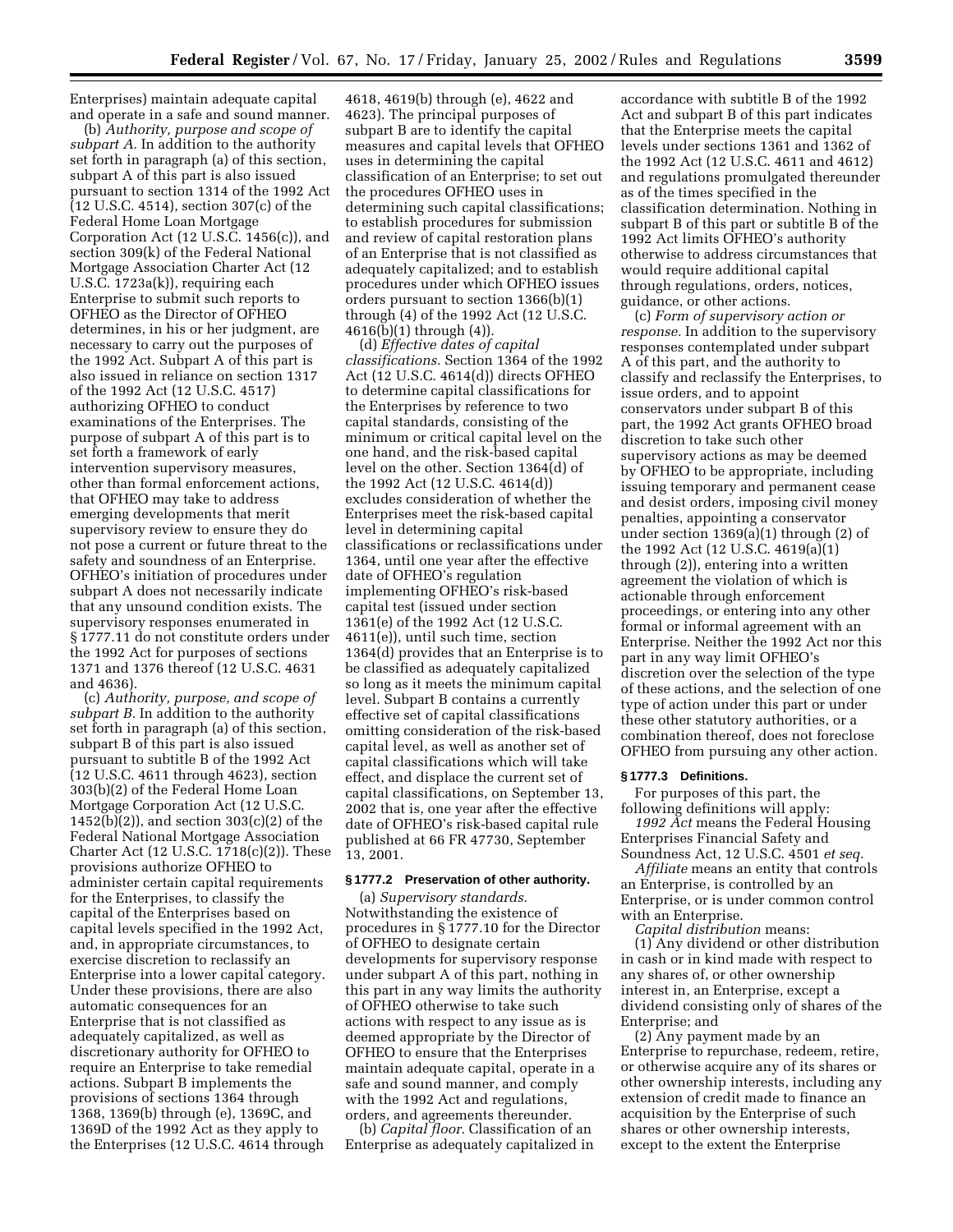makes a payment to repurchase its shares for the purpose of fulfilling an obligation of the Enterprise under an employee stock ownership plan that is qualified under section 401 of the Internal Revenue Code of 1986 (26 U.S.C. 401 *et seq.*) or any substantially equivalent plan as determined by the Director of OFHEO in writing in advance.

*Core capital* has the same meaning as provided in 12 CFR 1750.2.

*Critical capital level* means the amount of core capital that is equal to the sum of one half of the amount determined under 12 CFR 1750.4(a)(1) and five-ninths of the amounts determined under 12 CFR 1750.4(a)(2) through 1750.4(a)(7).

*Enterprise* means the Federal National Mortgage Association and any affiliate thereof, and the Federal Home Loan Mortgage Corporation and any affiliate thereof.

*Minimum capital level* means the minimum amount of core capital specified for an Enterprise pursuant to section 1362 of the 1992 Act (12 U.S.C. 4612), as determined under 12 CFR 1750.4.

*OFHEO* means the Office of Federal Housing Enterprise Oversight.

*Risk-based capital level* means the amount of total capital specified for an Enterprise pursuant to section 1361 of the 1992 Act (12 U.S.C. 4611), as determined under OFHEO's regulations implementing section 1361.

*Total capital* has the same meaning as provided at 12 CFR 1750.11(n).

### **Subpart A—Prompt Supervisory Response**

### **§ 1777.10 Developments prompting supervisory response.**

In the event of any of the following developments, OFHEO shall undertake one of the supervisory responses enumerated in § 1777.11, or a combination thereof:

(a) OFHEO's national House Price Index (HPI) for the most recent quarter is more than two percent less than the national HPI four quarters previously, or for any Census Division or Divisions in which are located properties securing more than 25 percent of single-family mortgages owned or securing securities guaranteed by an enterprise, the HPI for the most recent quarter for such Division or Divisions is more than five percent less than the HPI for that Division or Divisions four quarters previously;

(b) An Enterprise's publicly reported net income for the most recent calendar quarter is less than one-half of its average quarterly net income for any

four-quarter period during the prior eight quarters;

(c) An Enterprise's publicly reported net interest margin (NIM) for the most recent quarter is less than one-half of its average NIM for any four-quarter period during the prior eight quarters;

(d) For single-family mortgage loans owned or securities by an Enterprise that are delinquent ninety days or more or in foreclosure, the proportion of such loans in the most recent quarter has increased more than one percentage point compared to the lowest proportion of such loans in any of the prior four quarters; or

(e) Any other development, including conduct of an activity by an Enterprise, that OFHEO determines in its discretion presents a risk to the safety and soundness of the Enterprise or a possible violation of applicable law, regulation, or order.

#### **§ 1777.11 Supervisory response.**

(a) *Level I supervisory response*—(1) *Supervisory letter.* Not later than five business days after OFHEO determines that a development enumerated in § 1777.10 has transpired, OFHEO shall deliver a supervisory letter alerting the chief executive officer or the board of directors of the Enterprise to OFHEO's determination.

(2) *Contents of supervisory letter.* The supervisory letter shall notify the Enterprise that, pursuant to this subpart, OFHEO is commencing review of a potentially adverse development. As is appropriate under the particular circumstances and the nature of the potentially adverse development, the letter may direct the Enterprise to undertake one or more of the following actions, as of such time as OFHEO directs:

(i) Provide OFHEO with any relevant information known to the Enterprise about the potentially adverse development, in such format as OFHEO directs;

(ii) Respond to specific questions and concerns that OFHEO poses about the potentially adverse development; and (iii) Take appropriate action.

(3) *Review; further action.* Based on the Enterprise's response to the supervisory letter and consideration of other relevant factors, OFHEO shall promptly determine whether the Level I supervisory response is adequate to resolve any supervisory issues implicated by the potentially adverse development, or whether additional supervisory response under this section is warranted.

(4) *Sequence of supervisory responses.* The Level II through Level IV supervisory responses in paragraphs (b)

through (d) of this section may be carried out in any sequence, including simultaneous performance of two or more such responses. OFHEO may also carry out one or more such responses simultaneously with a Level I supervisory response pursuant to this paragraph (a).

(b) *Level II supervisory response*—(1) *Special review.* In addition to any other supervisory response described in this section, OFHEO may conduct a special review of an Enterprise in order to assess the impact of the potentially adverse development on the Enterprise.

(2) *Review; further action.* Based on the results of the special review and consideration of other factors deemed by OFHEO to be relevant, OFHEO shall promptly determine whether additional supervisory response under this section is warranted.

(c) *Level III supervisory response*—(1) *Action plan.* In addition to any other supervisory response described in this section, OFHEO may direct the Enterprise to prepare and submit an action plan to OFHEO, in such format and at such time as OFHEO directs.

(2) *Contents of action plan.* Such action plan shall include, subject to additional direction by OFHEO, the following:

(i) In the case of any potentially adverse development arising from conditions or practices internal to the Enterprise, any relevant information known to the Enterprise about the circumstances that led to the potentially adverse development;

(ii) An assessment of likely consequences that the potentially adverse development may have for the Enterprise; and

(iii) The proposed course of action the Enterprise will undertake in response to the potentially adverse development, including an explanation as to why such approach is preferred to any other alternative actions by the Enterprise and how such approach will address the concerns of OFHEO.

(3) *Review; further action.* If OFHEO in its discretion determines that the information, assessment, or proposed course of action contained in the action plan is incomplete or inadequate, OFHEO shall promptly direct the Enterprise to correct such deficiencies to the extent OFHEO determines such corrections will aid in resolving supervisory issues implicated by the potentially adverse development, and will promptly determine whether additional supervisory response under this section is warranted.

(d) *Level IV supervisory response*—(1) *Notice to show cause.* In addition to any other supervisory response described in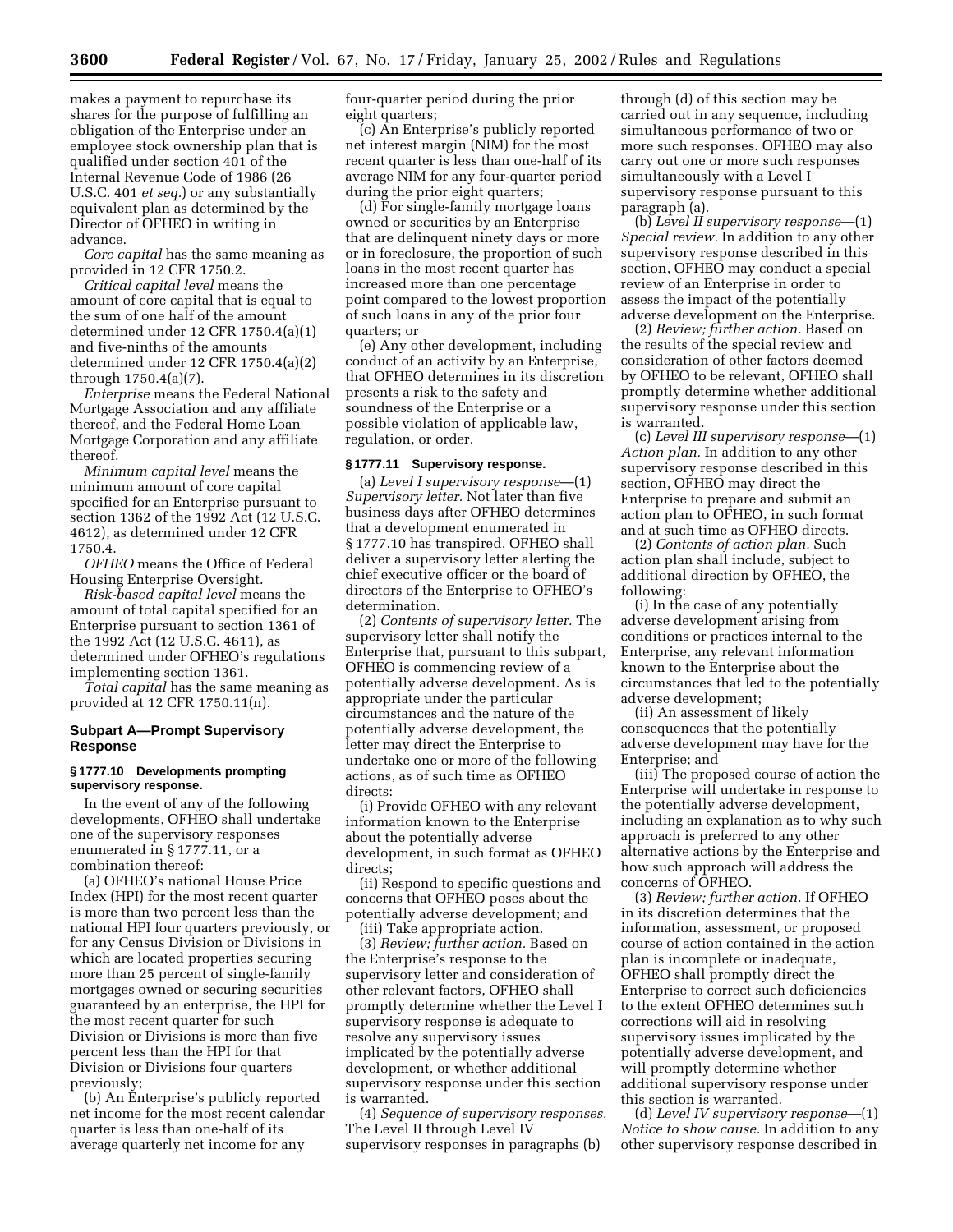this section, OFHEO may issue written notice to the chief executive officer or the board of directors of the Enterprise directing the Enterprise to show cause, on or before the date specified in the notice, why OFHEO should not issue one or more of the following:

(i) A notice of charges to the Enterprise under section 1371 of the 1992 Act (12 U.S.C. 4631) and the procedures in 12 CFR part 1780 commencing an action to order the Enterprise to cease and desist conduct, conditions, or violations specified in the notice to show cause;

(ii) A temporary order to the Enterprise under section 1372 of the 1992 Act (12 U.S.C. 4632) and the procedures in 12 CFR part 1780 to cease and desist from, and take affirmative actions to prevent or remedy harm from, conduct, conditions, or violations specified in the notice to show cause;

(iii) A notice of charges under section 1376 of the 1992 Act (12 U.S.C. 4636) and the procedures in 12 CFR part 1780 commencing imposition of a civil money penalty against the Enterprise; or

(iv) A notice of discretionary reclassification of the Enterprise's capital classification under section 1364(b) of the 1992 Act (12 U.S.C. 4614(b)) and subpart B of this part.

(2) *Review; further action.* Based on the Enterprise's response to the notice to show cause and consideration of other relevant factors, OFHEO shall promptly determine whether to commence the actions described in the notice, and whether additional supervisory response under this section is warranted.

#### **§ 1777.12 Other supervisory action.**

Notwithstanding the pendency or completion of one or more supervisory responses described in § 1777.11, OFHEO may at any time undertake additional supervisory steps and actions in the form of any informal or formal supervisory tool available to OFHEO under the 1992 Act, including, but not limited to, issuing guidance or directives under section 1313 (12 U.S.C. 4513), requiring reports under section 1314 (12 U.S.C. 4514), conducting other examinations under section 1317 (12 U.S.C. 4517), issuing discretionary reclassification under section 1364 (12 U.S.C. 4614), initiating discretionary action under section 1366(b) (12 U.S.C. 4616(b)), appointing a conservator under section 1369(a) (12 U.S.C. 4619(a)), or initiating administrative enforcement action under sections 1371, 1372, and 1376 (12 U.S.C. 4631, 4632 and 4636). In addition, OFHEO may take any such steps or actions with respect to an Enterprise that fails to

make a submission or comply with a directive as required by § 1777.11, or to address an Enterprise's failure to implement an appropriate action in response to a supervisory letter or under an action plan under § 1777.11.

### **Subpart B—Capital Classifications and Orders Under Section 1366 of the 1992 Act**

### **§ 1777.20 Capital classifications.**

(a) *Capital classifications after the effective date of section 1365 of the 1992 Act.* The capital classification of an Enterprise for purposes of subpart B of this part is as follows:

(1) *Adequately capitalized.* Except as otherwise provided under paragraph (a)(5) of this section, an Enterprise will be classified as adequately capitalized if the Enterprise:

(i) As of the date specified in the notice of proposed capital classification, holds total capital equaling or exceeding the risk-based capital level; and

(ii) As of the date specified in the notice of proposed capital classification, holds core capital equaling or exceeding the minimum capital level.

(2) *Undercapitalized.* Except as otherwise provided under paragraph (a)(5) of this section or  $\S 1777.23(c)$  or § 1777.23(h), an Enterprise will be classified as undercapitalized if the Enterprise:

(i) As of the date specified in the notice of proposed capital classification, holds total capital less than the riskbased capital level; and

(ii) As of the date specified in the notice of proposed capital classification, holds core capital equaling or exceeding the minimum capital level.

(3) *Significantly undercapitalized.* Except as otherwise provided under paragraph (a)(5) of this section or § 1777.23(c) or § 1777.23(h), an Enterprise will be classified as significantly undercapitalized if the Enterprise:

(i) As of the date specified in the notice of proposed capital classification, holds core capital less than the minimum capital level; and

(ii) As of the date specified in the notice of proposed capital classification, holds core capital equaling or exceeding the critical capital level.

(4) *Critically undercapitalized.* An Enterprise will be classified as critically undercapitalized if, as of the date specified in the notice of proposed capital classification, the Enterprise holds core capital less than the critical capital level.

(5) *Discretionary reclassification determination to reclassify.* If OFHEO determines in writing that an Enterprise is engaging in action or inaction (including a failure to respond appropriately to changes in circumstances or unforeseen events) that could result in a rapid depletion of core capital, or that the value of property subject to mortgages held or securitized by the Enterprise has decreased significantly, or that reclassification is otherwise deemed necessary to ensure that the Enterprise holds adequate capital and operates safely, OFHEO may reclassify the Enterprise as:

(i) Undercapitalized if the Enterprise is otherwise classified as adequately capitalized;

(ii) Significantly undercapitalized if the Enterprise is otherwise classified as undercapitalized; or

(iii) Critically undercapitalized if the Enterprise is otherwise classified as significantly undercapitalized.

(b) *Duration of reclassification; successive reclassifications.* (1) A reclassification of an Enterprise based on action, inaction, or conditions under paragraph (a)(5) or (c)(5) of this section shall be considered in the determination of each subsequent capital classification of the Enterprise, and shall only cease being considered in the determination of the Enterprise's capital classification after OFHEO determines that the action, inaction or condition upon which the reclassification was based has ceased or been eliminated and remedied to OFHEO's satisfaction.

(2) If the action, inaction, or condition upon which a reclassification was based under paragraph (a)(5) or (c)(5) of this section has not ceased or been eliminated and remedied to OFHEO's satisfaction within such reasonable time as is determined by OFHEO to be appropriate, OFHEO may consider such failure to be the basis for additional reclassification under such paragraph  $(a)(5)$  or  $(c)(5)$  of this section into a lower capital classification.

(c) *Capital classifications before the effective date of section 1365 of the 1992 Act.* Notwithstanding paragraph (a) of this section, until September 13, 2002, the capital classification of an Enterprise for purposes of subpart B of this part is as follows:

(1) *Adequately capitalized.* Except as otherwise provided in paragraph (c)(5) of this section, an Enterprise will be classified as adequately capitalized if the Enterprise, as of the date specified in the notice of proposed capital classification, holds core capital equaling or exceeding the minimum capital level.

(2) *Undercapitalized.* An Enterprise will be classified as undercapitalized if the Enterprise: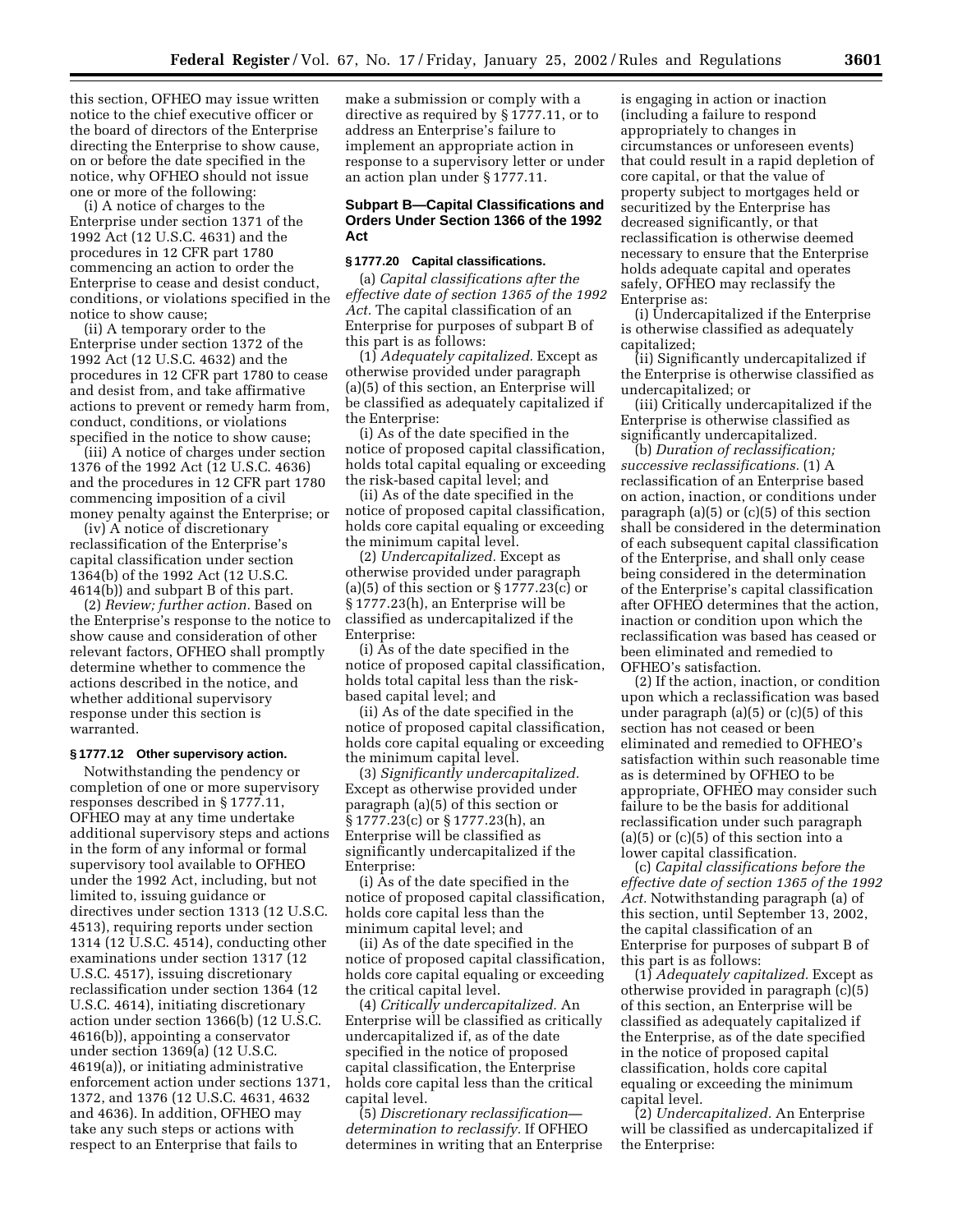(i) As of the date specified in the notice of proposed capital classification, holds core capital equaling or exceeding the minimum capital level; and

(ii) Is reclassified as undercapitalized by OFHEO under paragraph  $(c)(5)$  of this section.

(3) *Significantly undercapitalized.* Except as otherwise provided under paragraph (c)(5) of this section or § 1777.23(c) or § 1777.23(h), an Enterprise will be classified as significantly undercapitalized if the Enterprise:

(i) As of the date specified in the notice of proposed capital classification, held core capital less than the minimum capital level; and

(ii) As of the date specified in the notice of proposed capital classification, held core capital equaling or exceeding the critical capital level.

(4) *Critically undercapitalized.* An Enterprise will be classified as critically undercapitalized if, as of the date specified in the notice of proposed capital classification, the Enterprise held core capital less than the critical capital level.

(5) *Discretionary reclassification.* If OFHEO determines in writing that an Enterprise is engaging in action or inaction (including a failure to respond appropriately to changes in circumstances or unforeseen events) that could result a rapid depletion of core capital, or that the value of the property subject to mortgages held or securitized by the Enterprise has decreased significantly or that reclassification is deemed necessary to ensure that the Enterprise holds adequate capital and operates safely, OFHEO may reclassify the Enterprise as:

(i) Undercapitalized if the Enterprise is otherwise classified as adequately capitalized:

(ii) Significantly undercapitalized if the Enterprise is otherwise classified as undercapitalized; or

(iii) Critically undercapitalized if the Enterprise is otherwise classified as significantly undercapitalized.

(d) *Prior approvals.* In making a determination to reclassify an Enterprise under paragraph (a)(5) or (c)(5) of this section, OFHEO will not base its decision to reclassify solely on action or inaction that previously was given specific approval by the Director of OFHEO in connection with the Director's approval of the Enterprise's capital restoration plan under section 1369C of the 1992 Act (12 U.S.C. 4622), or of a written agreement with the Enterprise that is enforceable in accordance with section 1371 of the 1992 Act.

#### **§ 1777.21 Notice of capital category, and adjustments.**

(a) *Notice of capital classification.* OFHEO will classify each Enterprise according to the capital classifications in § 1777.20(a) or § 1777.20(c) on at least a quarterly basis. OFHEO may classify an Enterprise according to the capital classifications in § 1777.20(a) or § 1777.20(c), or reclassify an Enterprise as set out in § 1777.20(a)(5), § 1777.20(c)(5), § 1777.23(c), or § 1777.23(h), at such other times as OFHEO deems appropriate.

(1) *Notice of proposed capital classification.*—(i) Before OFHEO classifies or reclassifies an Enterprise, OFHEO will provide the Enterprise with written notice containing the proposed capital classification, the information upon which the proposed classification is based, and the reason for the proposed classification.

(ii) Notices proposing to classify or reclassify an Enterprise as undercapitalized or significantly undercapitalized may be combined with a notice that OFHEO may further reclassify the Enterprise under § 1777.23(c), without additional notice.

(iii) Notices proposing to classify or reclassify an Enterprise as significantly undercapitalized or critically undercapitalized may be combined with a notice under § 1777.24 that OFHEO intends to issue an order under section 1366 of the 1992 Act (12 U.S.C. 4616).

(iv) Notices proposing to classify an Enterprise as undercapitalized or significantly undercapitalized may be combined with a notice proposing to simultaneously reclassify the Enterprise under § 1777.20(a)(5) or § 1777.20(c)(5).

(2) *Response by the Enterprise.* The Enterprise may submit a response to OFHEO containing information for OFHEO's consideration in classifying or reclassifying the Enterprise.

(i) The Enterprise may, within thirty calendar days from receipt of a notice of proposed capital classification, submit a response to OFHEO, unless OFHEO determines the condition of the Enterprise requires a shorter period or the Enterprise consents to a shorter period.

(ii) The Enterprise's response period may be extended for up to an additional thirty calendar days if OFHEO determines there is good cause for such extension.

(iii) The Enterprise's failure to submit a response during the response period (as extended or shortened, if applicable) shall waive any right of the Enterprise to comment on or object to the proposed capital classification.

(3) *Classification determination and written notice of capital classification.*

After the Enterprise has submitted its response under paragraph (a)(2) of this section or the response period (as extended or shortened, if applicable) has expired, whichever occurs first, OFHEO will make its determination of the Enterprise's capital classification, taking into consideration such relevant information as is provided by the Enterprise in its response, if any, under paragraph (a)(2) of this section. OFHEO will provide the Enterprise with a written notice of capital classification, which shall include a description of the basis for OFHEO's determination.

(4) *Timing.* OFHEO may, in its discretion, issue a notice of proposed capital classification to an Enterprise at any time. If a notice of proposed classification is pending (under the process set out in paragraphs (a)(1) through (3) of this section) at that time, OFHEO may, in its discretion, specify whether the subsequent notice of proposed capital classification supersedes the pending notice.

(b) *Developments warranting possible change to capital classification*—(1) *Notice to OFHEO.* An Enterprise shall promptly provide OFHEO with written notice of any material development that would result in the Enterprise's core or total capital to fall to a point causing the Enterprise to be placed in a lower capital classification than the capital classification assigned to the Enterprise in its most recent notice of capital classification from OFHEO, or than is proposed to be assigned in the Enterprise's most recent notice of proposed capital classification from OFHEO. The Enterprise shall deliver such notice to OFHEO no later than ten calendar days after the Enterprise becomes aware of such development.

(2) OFHEO, in its discretion, will determine whether to issue a new notice of proposed capital classification under paragraph (a) of this section, based on OFHEO's review of the notice under paragraph (b)(1) of this section from the Enterprise and any other information deemed relevant by OFHEO.

#### **§ 1777.22 Limitation on capital distributions.**

(a) *Capital distributions in general.* An Enterprise shall make no capital distribution that would decrease the total capital of the Enterprise to an amount less than the risk-based capital level or the core capital of the Enterprise to an amount less than the minimum capital level without the prior written approval of OFHEO.

(b) *Capital distributions by an Enterprise that is not adequately capitalized*—(1) *Prohibited distributions.* An Enterprise that is not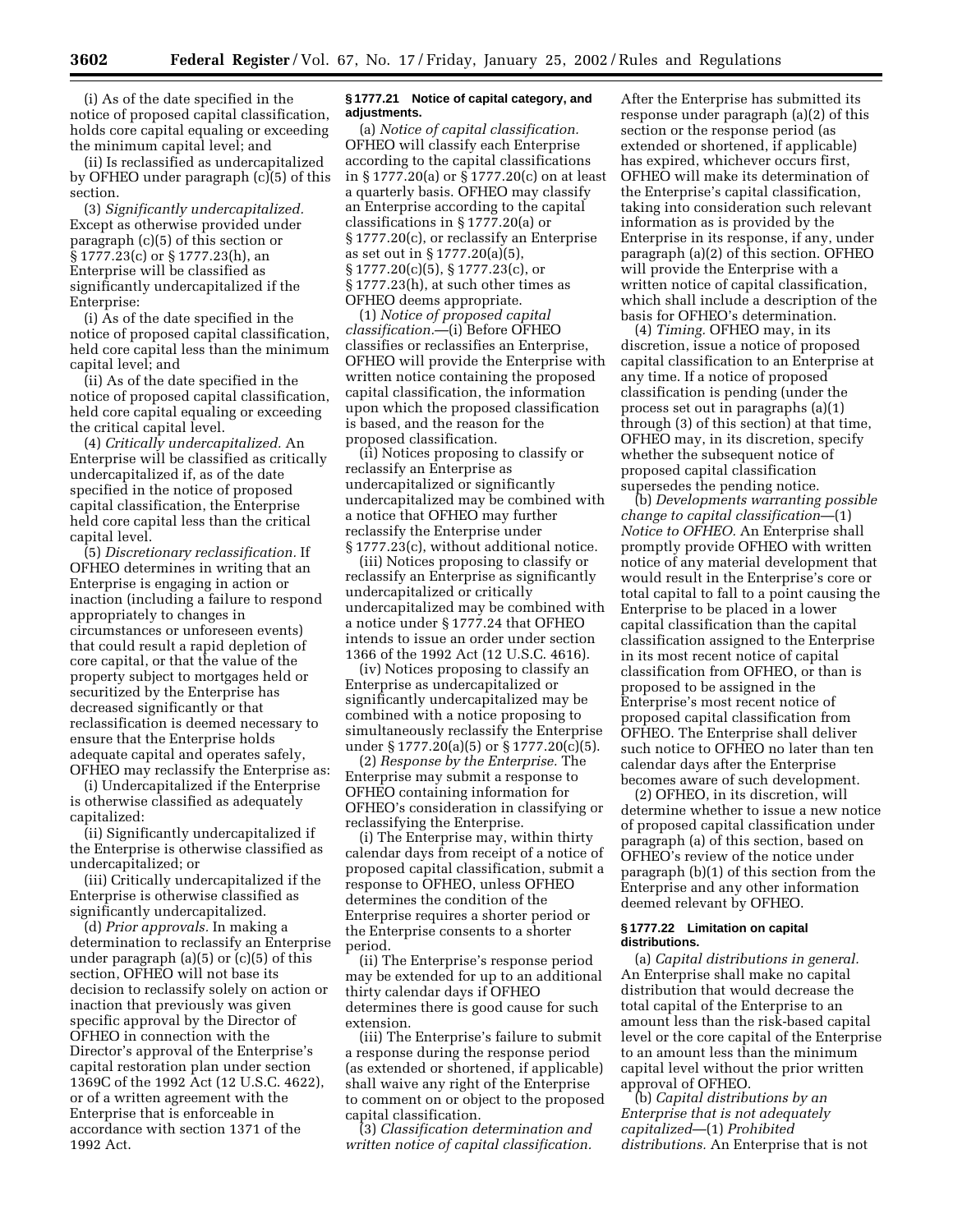classified as adequately capitalized shall make no capital distribution that would result in the Enterprise being classified into a lower capital classification than the one to which it is classified at the time of such distribution.

(2) *Restricted distributions.* An Enterprise classified as significantly or critically undercapitalized shall make no capital distribution without the prior written approval of OFHEO. OFHEO may grant a request for such a capital distribution only if OFHEO determines, in its discretion, that the distribution:

(i) Will enhance the ability of the Enterprise to meet the risk-based capital level and the minimum capital level promptly;

(ii) Will contribute to the long-term financial safety and soundness of the Enterprise; or

(iii) Is otherwise in the public interest.

#### **§ 1777.23 Capital restoration plans.**

(a) *Schedule for filing plans*—(1) *In general.* An Enterprise shall file a capital restoration plan in writing with OFHEO within ten days of receiving a notice of capital classification under § 1777.21(a)(3) stating that the Enterprise is classified as undercapitalized, significantly undercapitalized, or critically undercapitalized, unless OFHEO in its discretion determines an extension of the ten-day period is necessary and provides the Enterprise with written notice of the date the plan is due.

(2) *Successive capital classifications.* Notwithstanding paragraph (a)(1) of this section, an Enterprise that has already submitted and is operating under a capital restoration plan approved by OFHEO under this part is not required to submit an additional capital restoration plan based on a subsequent notice of capital classification, unless OFHEO notifies the Enterprise that it must submit a new or amended capital restoration plan. An Enterprise that receives such a notice to submit a new or amended capital restoration plan shall file in writing with OFHEO a complete plan that is responsive to the terms of and within the deadline specified in such notice.

(b) *Contents of capital restoration plan.* (1) The capital restoration plan submitted under paragraph (a)(1) or (2) of this section shall:

(i) Specify the level of capital the Enterprise will achieve and maintain;

(ii) Describe the actions that the Enterprise will take to become classified as adequately capitalized;

(iii) Establish a schedule for completing the actions set forth in the plan;

(iv) Specify the types and levels of activities (including existing and new programs) in which the Enterprise will engage during the term of the plan;

(v) Describe the actions that the Enterprise will take to comply with any mandatory or discretionary requirements to be imposed under Subtitle B of the 1992 Act (12 U.S.C. 4611 through 4623) or subpart B of this part;

(vi) To the extent the Enterprise is required to submit or revise a capital restoration plan as the result of a reclassification of the Enterprise under § 1777.20(a)(5) or § 1777.20(c)(5), describe the steps the Enterprise will take to cease or eliminate and remedy the action, inaction, or conditions that caused the reclassification; and

(vii) Provide any other information or discuss any other issues as instructed by OFHEO.

(2) The plan shall include a declaration by the chief executive officer, treasurer, or other officer designated by the Board of Directors of the Enterprise to make such declaration, that the material contained in the plan is true and correct to the best of such officer's knowledge and belief.

(c) *Failure to submit*—(1) *Failure to submit; submission of unacceptable plan.* If, upon the expiration of the period provided in paragraph (a)(1) or (2) of this section for an Enterprise to submit a capital restoration plan, an Enterprise fails to comply with the requirement to file a complete capital restoration plan, or if the capital restoration plan is disapproved after review under paragraph (d) of this section, OFHEO may, in accordance with § 1777.21(a)(1)(ii) without additional notice, reclassify the Enterprise:

(i) As significantly undercapitalized if it is otherwise classified as undercapitalized; or

(ii) As critically undercapitalized if it is otherwise classified as significantly undercapitalized.

(2) *Duration of reclassification.* An Enterprise's failure to submit an approved capital restoration plan as described in paragraph (c)(1) of this section shall continue to be grounds for reclassification at each subsequent capital classification of the Enterprise, and shall only cease being considered grounds for reclassification after the Enterprise files a capital restoration plan that receives OFHEO's approval under paragraph (d) of this section.

(3) *Successive reclassifications.* If an Enterprise has not remedied its failure to file a complete capital restoration plan or an acceptable capital restoration plan within such period as is

determined by OFHEO to be appropriate, OFHEO may consider such failure to be the basis for additional reclassification under paragraph (c)(1) of this section into a lower capital classification. Such reclassification may be made without additional notice in accordance with  $\S 1777.21(a)(1)(ii)$ .

(d) *Order approving or disapproving plan.* Not later than thirty calendar days after receipt of the Enterprise's complete or amended capital restoration plan under this section (subject to extension upon written notice to the Enterprise for an additional thirty calendar days as OFHEO deems necessary), OFHEO shall issue an order to the Enterprise approving or disapproving the plan. An order disapproving a plan shall include the reasons therefore.

(e) *Resubmission.* An Enterprise that receives an order disapproving its capital restoration plan shall submit an amended capital plan acceptable to OFHEO within thirty calendar days of the date of such order, or a longer period if OFHEO determines an extension is in the public interest.

(f) *Amendment.* An Enterprise that has received an order approving its capital restoration plan may amend the capital restoration plan only after written notice to OFHEO and OFHEO's written approval of the modification. Pending OFHEO's review and approval of the amendment in OFHEO's discretion, the Enterprise shall continue to implement the capital restoration plan under the original approval order.

(g) *Termination*—(1) *Termination under the terms of the plan.* An Enterprise that has received an order approving its capital restoration plan remains bound by each of its obligations under the plan until each such obligation terminates under express terms of the plan itself identifying a date, event, or condition upon which such obligation shall terminate.

(2) *Termination orders.* To the extent the plan does not include such express terms for any obligation thereunder, the Enterprise's obligation continues until OFHEO issues an order terminating such obligation under the plan. The Enterprise may also submit a written request to OFHEO seeking termination of such obligations. OFHEO will approve termination of such obligation to the extent that OFHEO determines, in its discretion, that the obligation's purpose under the plan has been fulfilled and that termination of the obligation is consistent with the overall safety and soundness of the Enterprise.

(h) *Implementation*—(1) An Enterprise that has received an order approving its capital restoration plan is required to implement the plan.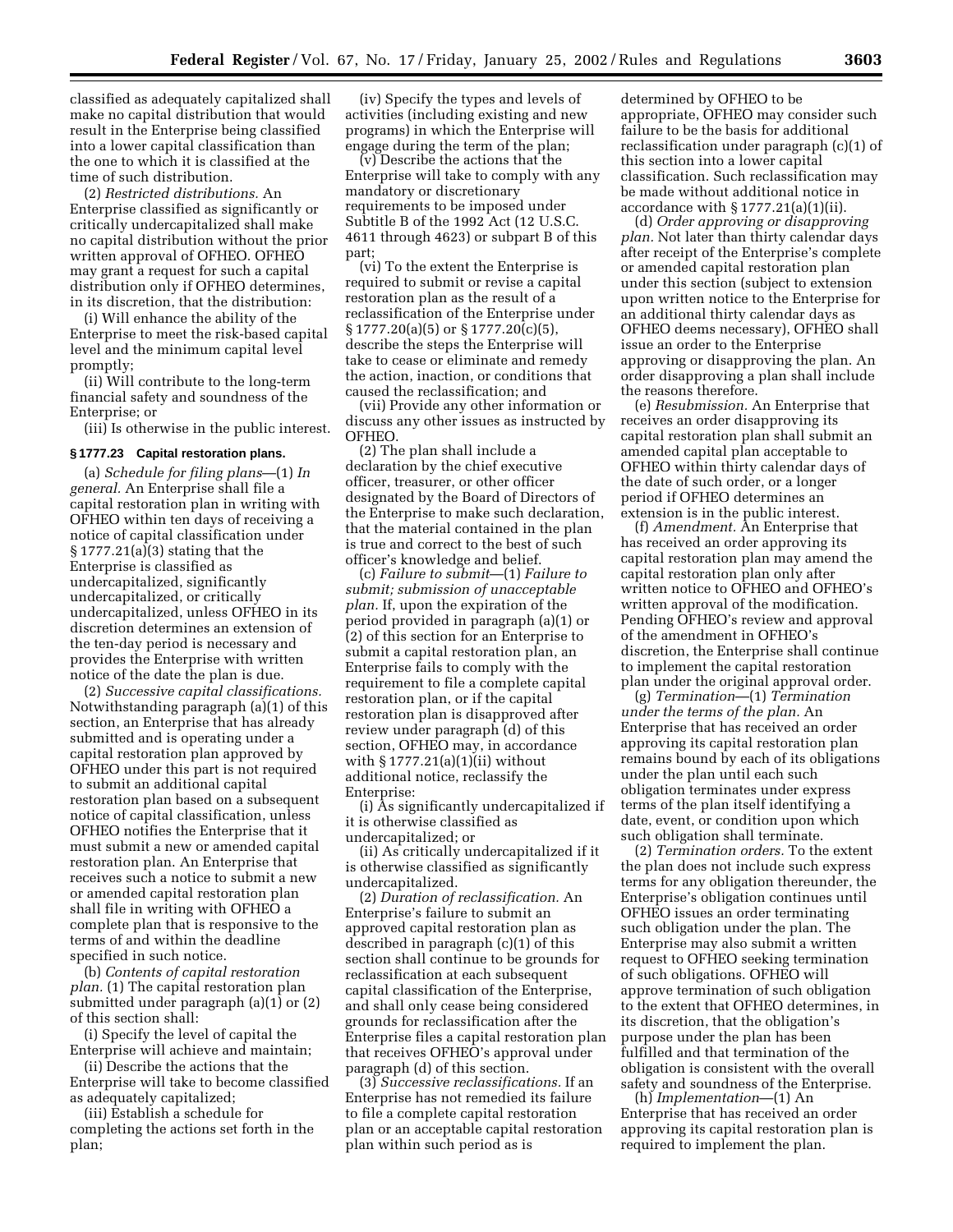(i) If OFHEO determines, in its discretion, that an Enterprise has failed to make, in good faith, reasonable efforts necessary to comply with the capital restoration plan and fulfill the schedule thereunder, OFHEO may reclassify the Enterprise:

(A) As significantly undercapitalized if it is otherwise classified as undercapitalized; or

(B) As critically undercapitalized if it is otherwise classified as significantly undercapitalized.

(ii) *Duration of reclassification.* An Enterprise's failure to implement an approved capital restoration plan as described in paragraph (h)(1)(i) of this section shall continue to be grounds for reclassification at each subsequent capital classification of the Enterprise, and shall only cease being considered grounds for reclassification after OFHEO determines, in its discretion, that the Enterprise is making such efforts as are reasonably necessary to comply with the capital restoration plan and fulfill the schedule thereunder.

(iii) *Successive reclassifications.* If an Enterprise has not remedied its failure to implement an approved capital restoration plan within such period as is determined by OFHEO to be appropriate, OFHEO may consider such failure to be the basis for additional reclassification under paragraph (h)(1)(i) of this section into a lower capital classification.

(2) *Administrative enforcement action.* A capital plan that has received an approval order from OFHEO under this section shall constitute an order under the 1992 Act. An Enterprise, regardless of its capital classification, as well as its executive officers, and directors may be subject to action by OFHEO under sections 1371, 1372, and 1376 of the 1992 Act (12 U.S.C. 4631, 4632, and 4636) and 12 CFR part 1780 for failure to comply with such plan.

### **§ 1777.24 Notice of intent to issue an order.**

(a) *Orders under section 1366 of the 1992 Act (12 U.S.C. 4616).* In addition to any other action taken under this part, part 1780 of this chapter, or any other applicable authority, OFHEO may, in its discretion, issue an order to an Enterprise that is classified as significantly undercapitalized or critically undercapitalized, or is in conservatorship, directing the Enterprise to take one or more of the following actions:

(1) Limit any increase in, or reduce, any obligations of the Enterprise, including off-balance sheet obligations;

(2) Limit or eliminate growth of the Enterprise's assets or reduce the amount of the Enterprise's assets;

(3) Acquire new capital, in such form and amount as determined by OFHEO; or

(4) Terminate, reduce, or modify any activity of the Enterprise that OFHEO determines creates excessive risk to the Enterprise.

(b) *Notice of intent to issue an order.* Before OFHEO issues an order to an Enterprise pursuant to section 1366 of the 1992 Act (12 U.S.C. 4616), OFHEO will provide the Enterprise with written notice containing the proposed order.

(c) *Contents of notice.* A notice of intent to issue an order under this subpart shall include:

(1) A statement of the Enterprise's capital classification and its minimum capital level or critical capital level, and its risk-based capital level;

(2) A description of the restrictions, prohibitions, or affirmative actions that OFHEO proposes to impose or require; and

(3) The proposed date when such restrictions or prohibitions would become effective or the proposed date for the commencement and/or completion of the affirmative actions.

#### **§ 1777.25 Response to notice.**

(a) *Content of response.* The Enterprise may submit a response to OFHEO containing information for OFHEO's consideration in connection with the proposed order. The response should include, but is in no way limited to, the following:

(1) Any relevant information, mitigating circumstances, documentation, or other information the Enterprise wishes OFHEO to consider in support of the Enterprise's position regarding the proposed order; and

(2) Any recommended modification to the proposed order, and justification thereof.

(b) *Time to respond.* The Enterprise may, within thirty calendar days after receipt of the notice of proposed order, submit a response to OFHEO, unless OFHEO determines a shorter period to be appropriate or the Enterprise consents to a shorter period. OFHEO may extend the Enterprise's response period for up to an additional thirty calendar days if OFHEO determines, in its discretion, that there is good cause for such extension.

(c) *Waiver and consent.* The Enterprise's failure to submit a response during the response period (as extended or shortened, if applicable) shall waive any right of the Enterprise to comment on or object to the proposed order.

#### **§ 1777.26 Final notice of order.**

(a) *Determination and notice.* After the Enterprise has submitted its response under § 1777.25 or the response period (as extended or shortened, if applicable) has expired, whichever occurs first, OFHEO will determine, in its discretion, whether to take into consideration such relevant information as is provided by the Enterprise in its response, if any, under § 1777.25. OFHEO will provide the Enterprise with a written final notice of any order issued by OFHEO under this subpart, which is to include a description of the basis for OFHEO's determination.

(b) *Termination or modification.* An Enterprise that has received an order under paragraph (a) of this section remains subject to each provision of the order until each such provision terminates under the express terms of the order. The Enterprise may submit a written request to OFHEO seeking modification or termination of one or more provisions of the order. Pending OFHEO's review and approval, in OFHEO's discretion of the Enterprise's request, the Enterprise shall remain subject to the provisions of the order.

(c) *Enforcement of order—*(1) *Judicial enforcement.* An order issued under paragraph (a) of this section is an order for purposes of section 1375 of the 1992 Act (12 U.S.C. 4635). An Enterprise in any capital classification may be subject to enforcement of such order in the United States District Court for the District of Columbia pursuant to such section.

(2) *Administrative enforcement.* An order issued under paragraph (a) of this section constitutes an order under the 1992 Act. An Enterprise, regardless of its capital classification, as well as its executive officers and directors may be subject to action by OFHEO under sections 1371, 1372, and 1376 of the 1992 Act (12 U.S.C. 4631, 4632, and 4636) and 12 CFR part 1780 for failure to comply with such order.

## **§ 1777.27 Exhaustion and review.**

(a) *Judicial review—*(1) *Review of certain actions.* An Enterprise that is not classified as critically undercapitalized may seek judicial review of a final notice of capital classification issued pursuant to § 1777.21(a)(3) or a final notice of order issued pursuant to § 1777.26(a) in accordance with section 1369D of the 1992 Act (12 U.S.C. 4623)

(2) *Other review barred.* Except as set out in paragraph (a)(1) of this section, or review of conservatorship appointments to the limited extent provided in section 1369(b) of the 1992 Act (12 U.S.C. 4619(b)) and § 1777.28(c), no court shall